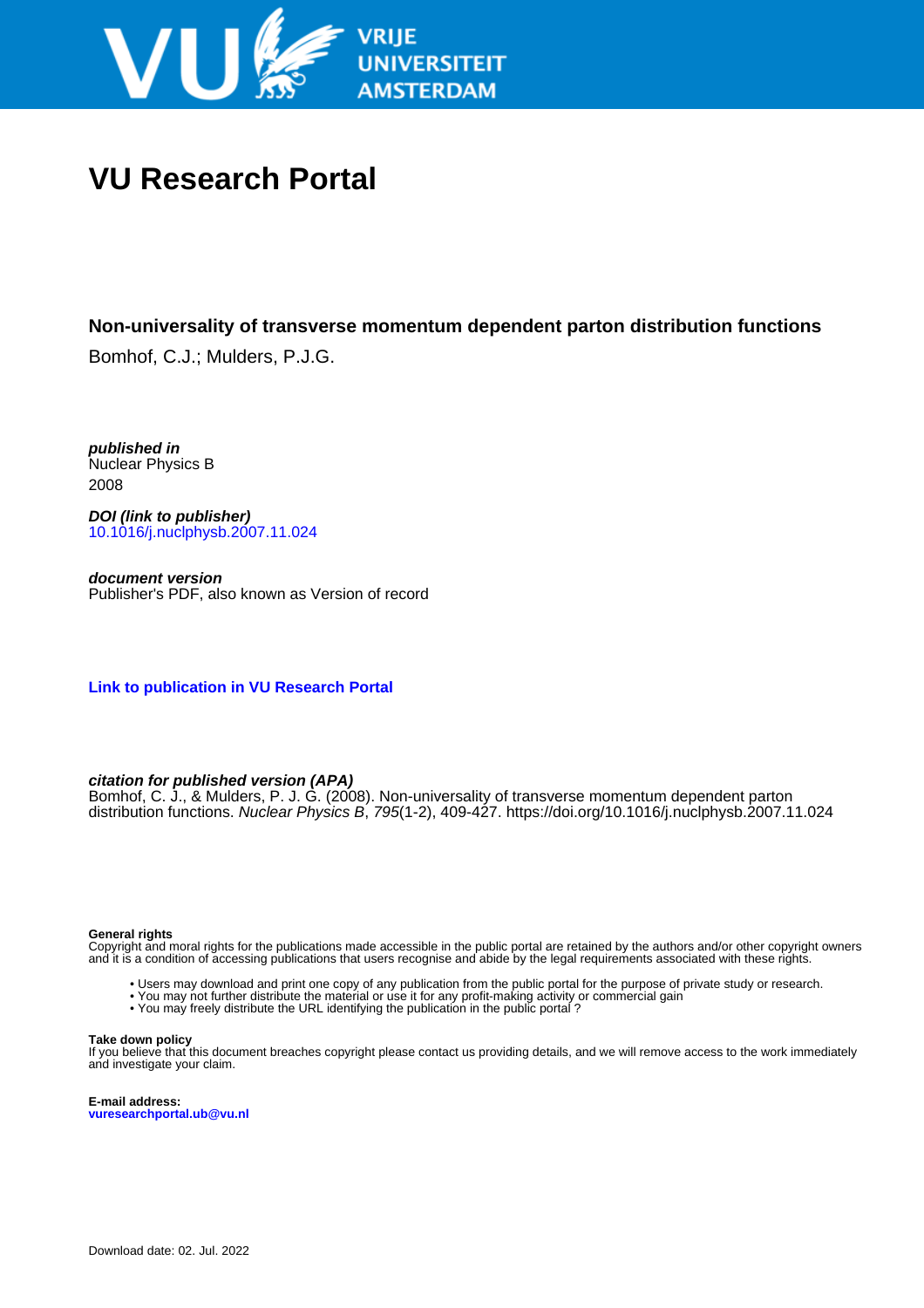

Available online at www.sciencedirect.com







[www.elsevier.com/locate/nuclphysb](http://www.elsevier.com/locate/nuclphysb)

## Non-universality of transverse momentum dependent parton distribution functions

C.J. Bomhof, P.J. Mulders <sup>∗</sup>

*Department of Physics and Astronomy, Vrije Universiteit Amsterdam, NL-1081 HV Amsterdam, The Netherlands*

Received 13 September 2007; received in revised form 21 November 2007; accepted 26 November 2007 Available online 4 December 2007

#### **Abstract**

In the field theoretical description of hadronic scattering processes, single transverse-spin asymmetries arise due to gluon initial and final state interactions. These interactions lead to process dependent Wilson lines in the operator definitions of transverse momentum dependent parton distribution functions. In particular for hadron–hadron scattering processes with hadronic final states this has important ramifications for possible factorization formulas in terms of (non)universal TMD parton distribution functions. In this paper we will systematically separate the universality-breaking parts of the TMD parton correlators from the universal *T* -even and *T* -odd parts. This might play an important role in future factorization studies for these processes. We also show that such factorization theorems will (amongst others) involve the gluonic pole cross sections, which have previously been shown to describe the hard partonic scattering in weighted spin asymmetries.

© 2007 Elsevier B.V. All rights reserved.

*PACS:* 13.85.Ni; 12.38.Cy; 12.39.St; 11.15.Tk

*Keywords:* Gauge invariance; Factorization; Partonic intrinsic transverse momentum; Distribution functions; Hard processes; Universality

#### **1. Introduction**

Many theoretical as well as experimental studies in recent years have been aimed at better understanding the processes that cause spin asymmetries in hadronic scattering. A mechanism to generate single-spin asymmetries (SSA) through soft gluon interactions between the target

Corresponding author.

0550-3213/\$ – see front matter © 2007 Elsevier B.V. All rights reserved. [doi:10.1016/j.nuclphysb.2007.11.024](http://dx.doi.org/10.1016/j.nuclphysb.2007.11.024)

*E-mail addresses:* [cbomhof@nat.vu.nl](mailto:cbomhof@nat.vu.nl) (C.J. Bomhof), [mulders@few.vu.nl](mailto:mulders@few.vu.nl) (P.J. Mulders).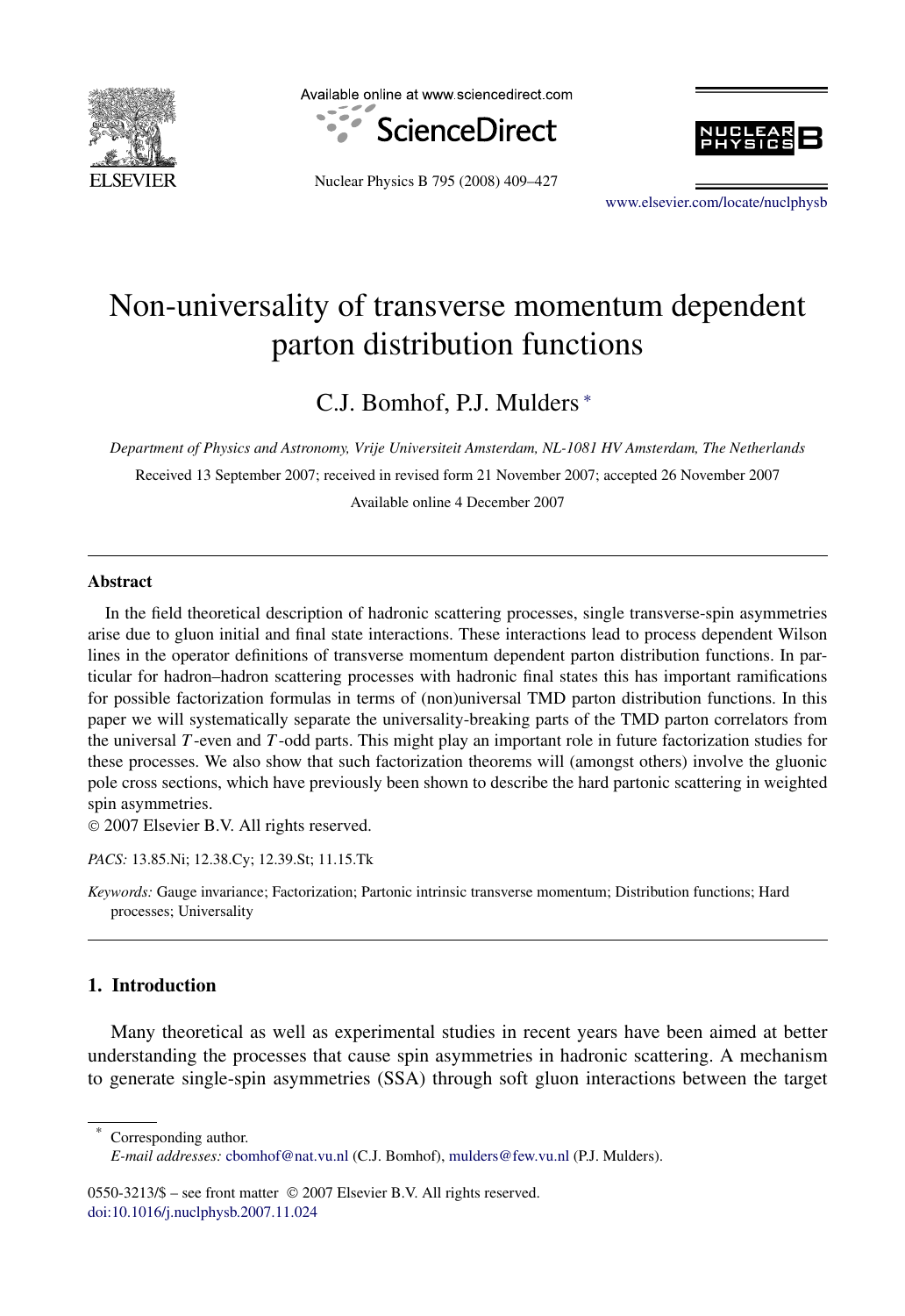remnants and the initial and final state partons was first proposed in the context of collinear factorization [\[1–8\].](#page-19-0) This collinear factorization formalism involves, apart from the usual twisttwo quark correlators, also twist-three collinear quark–gluon matrix elements. Since they contain the field operator of a zero-momentum gluon, they are referred to as *gluonic pole matrix elements*. An important example is the Qiu–Sterman matrix element  $T_F(x, x)$  [\[1–5\].](#page-19-0)

Several other mechanisms to generate SSA's through the effects of the intrinsic transverse momenta of the partons have also been proposed. For instance, in the Sivers effect the asymmetry arises in the initial state due to a correlation between the intrinsic transverse motion of an unpolarized quark and the transverse spin of its parent hadron [\[9,10\].](#page-19-0) The effect can be described by a transverse momentum dependent (TMD) distribution function  $f_{1T}^{\perp}(x, p_T^2)$  [\[11\].](#page-19-0) Such a function can exist by the grace of soft gluon interactions between the target remnants and the active partons [\[12,13\].](#page-19-0) These interactions give rise to process dependent Wilson lines, also called gauge links, in the definitions of TMD parton distribution and fragmentation functions. The Wilson lines secure the gauge invariance of these definitions. At the same time they prevent the use of time-reversal to argue that the Sivers effect should vanish. Instead, time-reversal can be used to derive non-trivial 'universality' relations between the Sivers functions in different processes. For instance, it was shown that the Sivers function in SIDIS, which contains a future pointing Wilson line, has opposite sign  $[12–14]$  as the TMD function in Drell–Yan scattering, which involves a past pointing Wilson line. Moreover, the Wilson lines are also crucial ingredients in the derivation [\[15\]](#page-19-0) of the relation between the Sivers function and the Qiu–Sterman matrix element,  $2Mf_{1T}^{\perp(1)}(x) = -gT_F(x, x)$ , demonstrating that the first transverse moment of the Sivers function is a gluonic pole matrix element.

The process dependence of the Wilson lines in TMD parton correlators makes the study of the (non)universality of these functions particularly important. In the basic electroweak processes, SIDIS, Drell–Yan scattering and *e*+*e*−-annihilation, the hard partonic parts of the process are just simple electroweak vertices (at tree-level). Depending on the particular process only initial or final-state gluon interactions contribute and, correspondingly, only future and past pointing Wilson lines occur. However, when going to hadronic processes that involve hard parts with more colored external legs, such as in hadronic dijet or photon-jet production, there can be both initial and final state gluon interactions. As a result, the Wilson lines resulting from a resummation of all exchanged collinear gluons will also be more complicated than just the simple future and past pointing Wilson lines [\[16–18\].](#page-19-0) In particular, for each of the Feynman diagrams that contribute to the hard partonic part of the hadronic scattering process there is, in principle, a different gauge link structure.

For the TMD distribution functions this at first sight seems to complicate things considerably. However, for the collinear distribution functions remarkable simplifications occur. Upon integration over intrinsic transverse momenta all the effects of the complicated gauge link structures in the TMD correlators disappear, while for the transverse moment they contribute a gluonic pole matrix element with multiplicative prefactors, referred to as *gluonic pole strengths*. These are color-fractions that, in principle, differ for each Feynman diagram that contributes to the partonic subprocess. Therefore, for a given subprocess one can multiply the color factors with the contribution of each partonic diagram and collect them in modified (but manifestly gauge invariant) hard cross sections [\[17,19\].](#page-19-0) These modified hard functions, called *gluonic pole cross sections*, appear whenever gluonic pole matrix elements (such as the first moments of the Sivers and Boer–Mulders functions) contribute. This is typically the case in weighted azimuthal spin asymmetries.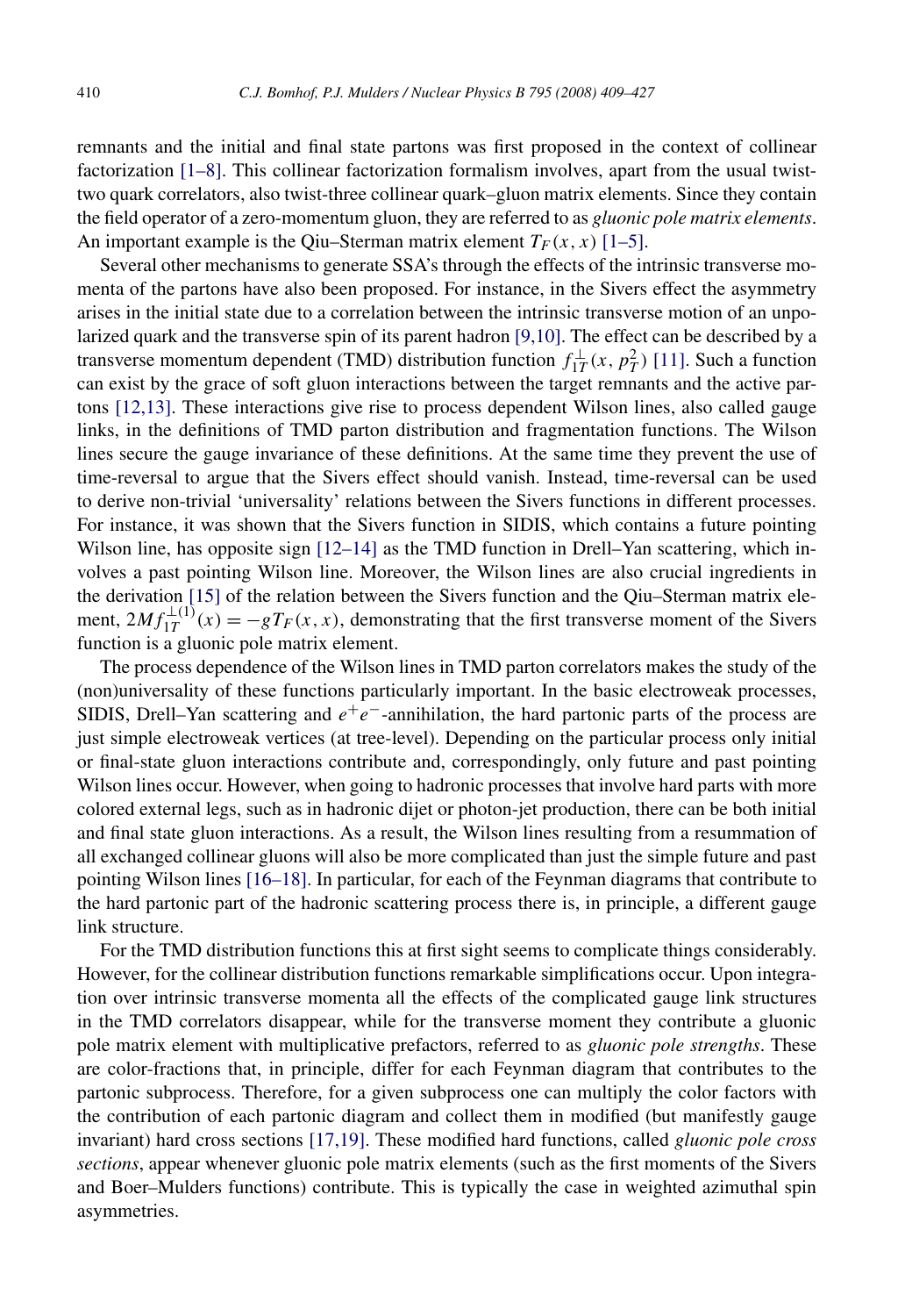The effects of the gluon initial and final-state interactions for the fully TMD treatment of these processes is less clear-cut. In Refs. [\[20,21\]](#page-19-0) a TMD factorization formula based on onegluon radiation was proposed for the quark-Sivers contribution to the SSA in dijet production in proton–proton scattering. This result involves the gluonic pole cross sections found in Refs. [\[17,19\]](#page-19-0) as hard parts, folded with the TMD distribution functions as measured in SIDIS (i.e. with a future pointing Wilson line in their definitions). On the other hand, in Refs. [\[16–18\]](#page-19-0) it was observed that complicated Wilson line structures occur in the TMD distribution (and fragmentation) functions in such processes. Those results, in concurrence with a model calculation, led the authors of Ref. [\[22\]](#page-19-0) to conclude that a TMD factorization formula for spin asymmetries in processes such as dijet production in proton–proton scattering cannot be written down with universal distribution functions. It is also asserted that a proof of TMD factorization for such processes will be essentially different from the existing proofs for SIDIS and Drell–Yan scattering and that it will probably involve 'effective' TMD parton distribution functions [\[23\].](#page-19-0) Recent extensions [\[24,25\]](#page-19-0) of the work in [\[20–22\]](#page-19-0) also include the contributions of two collinear gluons (as was previously discussed for Drell–Yan [\[26\]\)](#page-19-0). These indicate that the Feynman graph calculations in Refs. [\[16–19\],](#page-19-0) [\[20,21\]](#page-19-0) and [\[22\]](#page-19-0) are "mutually consistent" up to two-gluon contributions [\[24\].](#page-19-0)

By using the gluonic pole strengths we will in this paper systematically separate the universality-breaking parts of the TMD parton correlators from the universal *T* -even and *T* -odd matrix elements. It is a non-trivial observation that this is possible and we believe that it constitutes another important ingredient in trying to relate the results of Refs. [\[16–19\]](#page-19-0) and Refs. [\[20,](#page-19-0) [21\].](#page-19-0) We demonstrate that the gluonic pole cross sections are also encountered in unintegrated, unweighted processes. In particular, we will argue that the gluonic pole cross sections can also emerge in unweighted spin-averaged processes and that ordinary partonic cross sections can also arise in unweighted single-spin asymmetries, though they appear in such a way that they will vanish for the integrated and weighted processes [\[17,19,27,28\],](#page-19-0) respectively. We will start by recapitulating the collinear case in Section 2 and the appearance of universal collinear correlators in hadronic cross sections in Section [3.](#page-6-0) The study of the non-universality of the TMD parton correlators will be presented in Sections [4 and 5,](#page-8-0) followed by a discussion on how the non-universal TMD correlators affect hadronic cross sections (Section [6\)](#page-13-0). After summarizing in Section [7](#page-15-0) we list all universality-breaking matrix elements that are encountered at tree-level in  $2 \rightarrow 2$  hadronic scattering processes [\(Appendix A\)](#page-16-0).

#### **2. Collinear correlators**

For a twist analysis of hadronic variables in high-energy physics it is useful to make a Sudakov decomposition  $p^{\mu} = x P^{\mu} + \sigma n^{\mu} + p_T^{\mu}$  of the momentum  $p^{\mu}$  of each active parton. The Sudakov vector *n* is an arbitrary light-like four-vector  $n^2 \equiv 0$  that has non-zero overlap *P* · *n* with the hadron's momentum  $P^{\mu}$ . We will choose the Sudakov vector such that this overlap is positive and of the order of the hard scale. Up to subleading twist its coefficient  $\sigma = (p \cdot P - xM^2)/(P \cdot n)$  is always integrated over. The vector  $p<sub>T</sub>$  is called the intrinsic transverse momentum of the parton. It is orthogonal to both *P* and *n*, i.e.  $p_T \cdot P = p_T \cdot n = 0$ , and will appear suppressed by one power of the hard scale with respect to the collinear term. Vectors in the transverse plane can be obtained by using the transverse projectors  $g_T^{\mu\nu} \equiv g^{\mu\nu} - P^{\{\mu}n^{\nu\}}/(P \cdot n)$  and  $\epsilon_T^{\mu\nu} \equiv \epsilon^{\mu\nu\rho\sigma} P_\rho n_\sigma/(P \cdot n)$ . Note that each observed hadron can have a different transverse plane.

We consider collinear quark distribution functions as being obtained from transverse momentum dependent (TMD) quark distribution functions. Those are projections of the TMD quark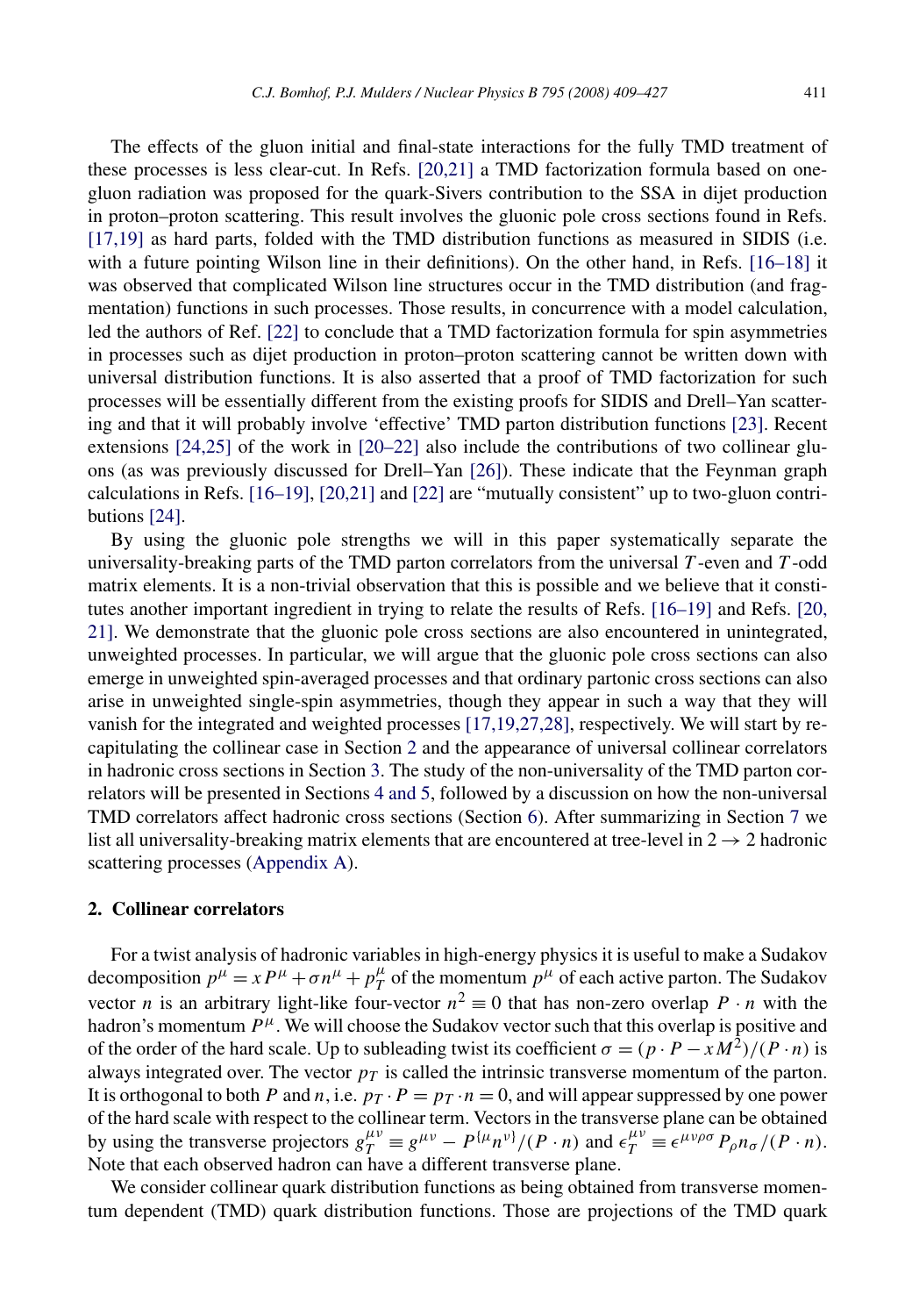<span id="page-4-0"></span>

Fig. 1. Simplest structures (without loops) for gauge links and operators in quark correlators (a)–(b) and gluon correlators  $(c)$ – $(f)$ .

correlator defined on the light-front (LF:  $\xi \cdot n \equiv 0$ )

$$
\Phi_{ij}^{[\mathcal{U}]}(x, p_T; P, S) = \int \frac{d(\xi \cdot P) d^2 \xi_T}{(2\pi)^3} e^{ip \cdot \xi} \langle P, S | \bar{\psi}_j(0) \mathcal{U}_{[0, \xi]} \psi_i(\xi) | P, S \rangle |_{\text{LF}}.
$$
(1)

The *Wilson line* or *gauge link*  $\mathcal{U}_{[\eta;\xi]} = \mathcal{P} \exp[-ig \int_C ds \cdot A^a(s)t^a]$  is a path-ordered exponential along the integration path *C* with endpoints at  $\eta$  and  $\xi$ . Its presence in the hadronic matrix element is required by gauge-invariance. In the TMD correlator (1) the integration path *C* in the gauge link is process-dependent. In the diagrammatic approach the Wilson lines arise by resumming all gluon interactions between the soft and the hard partonic parts of the hadronic process [\[15,26,29,30\].](#page-19-0) Consequently, the integration path *C* is fixed by the (color-flow structure of) the hard partonic scattering [\[18\].](#page-19-0) Basic examples are semi-inclusive deep-inelastic scattering (SIDIS) where the resummation of all final-state interactions leads to the future pointing Wilson line  $U^{[+]}$ , and Drell–Yan scattering where the initial-state interactions lead to the past pointing Wilson line  $U^{[-]}$ , see Figs. 1(a) and (b). All Wilson lines in this text are in the three-dimensional fundamental representation of the color matrices.

Going beyond the simplest electroweak processes such as SIDIS, Drell–Yan scattering and *e*<sup>+</sup>*e*<sup>−</sup>-annihilation, the competing effects of the gluonic initial and final-state interactions lead to gauge link structures that can be quite more complicated than the future or past pointing Wilson lines [\[16–18\].](#page-19-0) The situation becomes particularly notorious when considering processes which have several Feynman diagrams that contribute to the partonic scattering. In that case each cut Feynman diagram *D* can, in principle, lead to a different gauge-invariant correlator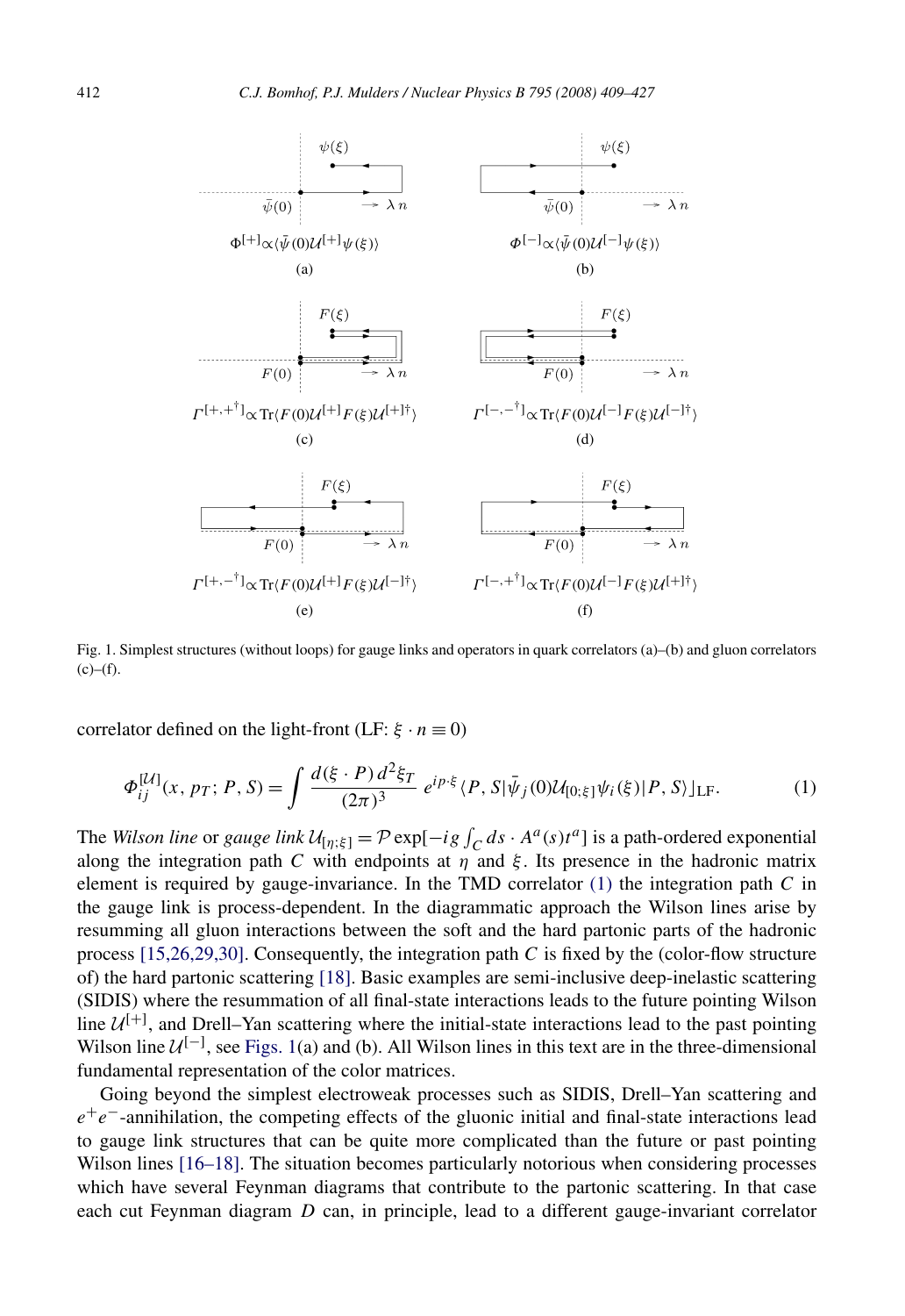<span id="page-5-0"></span> $\Phi^{[\mathcal{U}]}(x, p_T) = \Phi^{[\mathcal{U}(D)]}(x, p_T) \equiv \Phi^{[D]}(x, p_T)$  [\[16–18\].](#page-19-0) This observation leads to a broad spectrum of different TMD parton correlators that appear in hadronic scattering processes.

For collinear correlators the situation is simpler. For instance, in the  $p<sub>T</sub>$ -integrated correlator defined on the lightcone (LC:  $\xi \cdot n = \xi_T \equiv 0$ )

$$
\Phi_{ij}(x) = \int d^2 p_T \, \Phi_{ij}^{[U]}(x, p_T) \n= \int \frac{d(\xi \cdot P)}{2\pi} \, e^{ip \cdot \xi} \langle P, S | \bar{\psi}_j(0) U_{[0; \xi]}^n \psi_i(\xi) | P, S \rangle |_{\text{LC}},
$$
\n(2)

all process-dependence of the gauge link disappears, leaving just a straight Wilson line  $U_{[0;\xi]}^n$ in the lightcone *n*-direction, where *n* is the lightlike vector in the Sudakov decomposition of the quark momentum  $p$  (we will use the non-calligraphed letter  $U$  to indicate straight line segments). Another situation is encountered in the transverse momentum weighted correlators (the transverse moments). In the transverse moments a (sub)process-dependence remains as a direct consequence of the presence of the gauge links in the TMD correlators. Nevertheless, a simple decomposition can still be made (omitting the Dirac indices) [\[15,17,19\]:](#page-19-0)

$$
\Phi_{\partial}^{[\mathcal{U}]\alpha}(x) \equiv \int d^2p_T \ p_T^{\alpha} \Phi^{[\mathcal{U}]}(x, p_T) = \tilde{\Phi}_{\partial}^{\alpha}(x) + C_G^{[\mathcal{U}]} \pi \Phi_G^{\alpha}(x, x), \tag{3}
$$

with collinear correlators

$$
\Phi_D^{\alpha}(x) = \int \frac{d(\xi \cdot P)}{2\pi} e^{ix(\xi \cdot P)} \langle P, S | \bar{\psi}(0) U_{[0;\xi]}^n i D^{\alpha}(\xi) \psi(\xi) | P, S \rangle ]_{\text{LC}},\tag{4a}
$$

$$
\Phi_G^{\alpha}(x, x - x') = \frac{n_{\mu}}{P \cdot n} \int \frac{d(\xi \cdot P)}{2\pi} \frac{d(\eta \cdot P)}{2\pi} e^{ix'(\eta \cdot P)} \times e^{i(x - x')(\xi \cdot P)} \times P \cdot S|\bar{\psi}(0)U_{[0; \eta]}^n g F^{\mu\alpha}(\eta)U_{[\eta; \xi]}^n \psi(\xi)|P, S\rangle |_{\text{LC}}, \tag{4b}
$$

and

$$
\tilde{\Phi}_{\partial}^{\alpha}(x) = \Phi_D^{\alpha}(x) - \int dx' P \frac{i}{x'} \Phi_G^{\alpha}(x, x - x'). \tag{5}
$$

The only process dependence due to the Wilson lines in the TMD correlators resides in the multiplicative factors  $C_G^{[\mathcal{U}]} = C_G^{[\mathcal{U}(D)]} \equiv C_G^{[D]}$ . They are color-fractions that are fixed by the color-flow structure of the hard partonic function of the scattering process [\[17,19\].](#page-19-0) We will refer to them as *gluonic pole strengths*. Important examples are the transverse moments of the correlators *Φ*[+] in SIDIS and  $\Phi^{[-]}$  in Drell–Yan scattering, for which one has  $C_G^{[\pm]} \equiv C_G^{[\mathcal{U}^{[\pm]}]} = \pm 1$  [\[15\].](#page-19-0)

Transverse momentum dependent gluon distribution functions are projections of the TMD correlator

$$
\Gamma^{[\mathcal{U},\mathcal{U}']\mu\nu}(x, p_T; P, S) = \frac{n_{\rho}n_{\sigma}}{(p \cdot n)^2} \int \frac{d(\xi \cdot P) d^2 \xi_T}{(2\pi)^3} e^{ip \cdot \xi} \text{Tr}\langle P, S | F^{\mu\rho}(0) \mathcal{U}_{[0,\xi]} F^{\nu\sigma}(\xi) \mathcal{U}'_{[\xi;0]} | P, S \rangle |_{\text{LF}}.
$$
 (6)

Here Tr indicates a trace over color-triplet indices. Writing the field-operators in the color-triplet representation requires the inclusion of *two* Wilson lines  $\mathcal{U}_{[0;\xi]}$  and  $\mathcal{U}'_{[\xi;0]}$  [\[18\].](#page-19-0) They again arise from the resummation of gluon initial and final-state interactions. In general this will lead to two unrelated Wilson lines U and U'. In the particular case that  $U' = U^{\dagger}$ , the gluon correlator can also be written as the product  $\langle F_a U_{ab} F_b \rangle$  of two gluon fields with the Wilson line U in the adjoint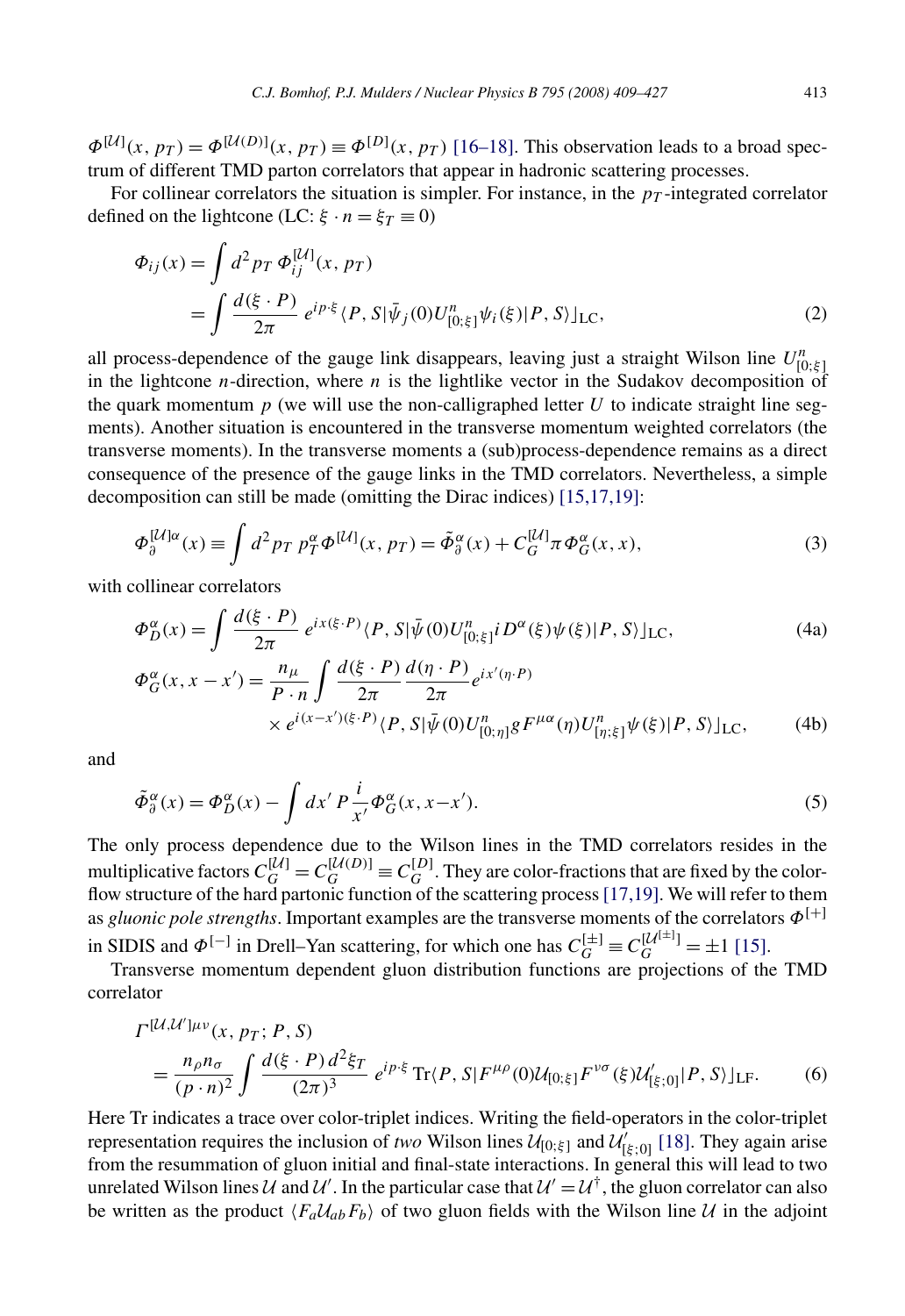<span id="page-6-0"></span>representation of *SU(N)*. This is for instance the case for the gluon correlators in [Figs. 1\(](#page-4-0)c) and (d), but not for the gluon correlators in [Figs. 1\(](#page-4-0)e) and (f).

In the  $p_T$ -integrated correlator on the lightcone the process dependence of the TMD gluon correlator disappears,

$$
\Gamma^{\mu\nu}(x) = \int d^2 p_T \, \Gamma^{[\mathcal{U}, \mathcal{U}'] \mu \nu}(x, p_T) \n= \frac{n_{\rho} n_{\sigma}}{(p \cdot n)^2} \int \frac{d(\xi \cdot P)}{2\pi} \, e^{ix(\xi \cdot P)} \, \text{Tr}\{P, S | F^{\mu\rho}(0) U_{[0; \xi]}^n F^{\nu\sigma}(\xi) U_{[\xi; 0]}^n | P, S \rangle ]_{\text{LC}}.
$$
\n(7)

However, as for the quark correlator, a subprocess-dependence due to the Wilson lines in the TMD gluon correlators remains in the transverse moments. The analogue of the decomposi-tion [\(3\)](#page-5-0) in the case of the gluon correlator is (with  $\Gamma^{[\mathcal{U},\mathcal{U}']}(x,p_T) = \Gamma^{[\mathcal{U}(D),\mathcal{U}'(D)]}(x,p_T)$  $\Gamma^{[D]}(x, p)$  and omitting the gluon field indices  $\mu$  and *ν*) [\[19\]:](#page-19-0)

$$
\Gamma_{\partial}^{[D]\alpha}(x) = \tilde{\Gamma}_{\partial}^{\alpha}(x) + C_{G}^{(f)[D]} \pi \Gamma_{G_f}^{\alpha}(x, x) + C_{G}^{(d)[D]} \pi \Gamma_{G_d}^{\alpha}(x, x).
$$
\n(8)

The matrix elements  $\Gamma_{G_f}$  and  $\Gamma_{G_d}$  are the two gluonic pole matrix elements that correspond to the two possible ways to construct color-singlets from three gluon fields[\[19,31\].](#page-19-0) They involve the antisymmetric *f* and symmetric *d* structure constants of *SU(*3*)*, respectively. The only process dependence coming from the Wilson lines in the TMD correlators is contained in the gluonic pole strengths  $C_G^{(f/d)[D]} \equiv C_G^{(f/d)[U(D),U'(D)]}$ . The collinear correlators are

$$
\Gamma_D^{\mu\nu;\alpha}(x) = \frac{n_\rho n_\sigma}{(p \cdot n)^2} \int \frac{d(\xi \cdot P)}{2\pi} e^{ix(\xi \cdot P)} \times \text{Tr}(P, S | F^{\mu\rho}(0) U_{[0; \xi]}^n[iD^\alpha(\xi), F^{\nu\sigma}(\xi)] U_{[\xi; 0]}^n | P, S \rangle |_{\text{LC}},
$$
\n(9a)

$$
\Gamma_{G_f}^{\mu\nu;\alpha}(x, x - x')
$$
\n
$$
= \frac{n_{\rho}n_{\sigma}}{(p \cdot n)^2} \int \frac{d(\xi \cdot P)}{2\pi} \frac{d(\eta \cdot P)}{2\pi} e^{ix'(\eta \cdot P)} e^{i(x - x')(\xi \cdot P)}
$$
\n
$$
\times \text{Tr}\langle P, S | F^{\mu\rho}(0) [U_{[0,\eta]}^n g F^{n\alpha}(\eta) U_{[\eta,0]}^n, U_{[0,\xi]}^n F^{\nu\sigma}(\xi) U_{[\xi,0]}^n] | P, S \rangle]_{\text{LC}}, \tag{9b}
$$

$$
\Gamma_{G_d}^{\mu\nu;\alpha}(x, x - x')
$$
\n
$$
= \frac{n_{\rho}n_{\sigma}}{(p \cdot n)^2} \int \frac{d(\xi \cdot P)}{2\pi} \frac{d(\eta \cdot P)}{2\pi} e^{ix'(\eta \cdot P)} e^{i(x - x')(\xi \cdot P)}
$$
\n
$$
\times \text{Tr}\{P, S|F^{\mu\rho}(0)\} [U_{[0, \eta]}^n g F^{n\alpha}(\eta) U_{[\eta, 0]}^n, U_{[0, \xi]}^n F^{\nu\sigma}(\xi) U_{[\xi, 0]}^n]|P, S\rangle]_{\text{LC}},
$$
\n(9c)

and

$$
\tilde{\Gamma}_{\partial}^{\alpha}(x) = \Gamma_D^{\alpha}(x) - \int dx' P \frac{i}{x'} \Gamma_{G_f}^{\alpha}(x, x - x'). \tag{10}
$$

The collinear (anti)quark and gluon fragmentation correlators can be analyzed in the same way. The matrix elements in [\(3\) and \(8\)](#page-5-0) contain the collinear *T* -even and *T* -odd parton distribution functions, see e.g. [\[19\].](#page-19-0)

#### **3. Collinear functions in hadronic cross sections**

In the diagrammatic approach, the calculation of the hadronic cross sections starts off with the transverse momentum dependent parton correlators (TMD distribution and fragmentation functions), which will appear in combination with squares of hard partonic amplitudes. In general the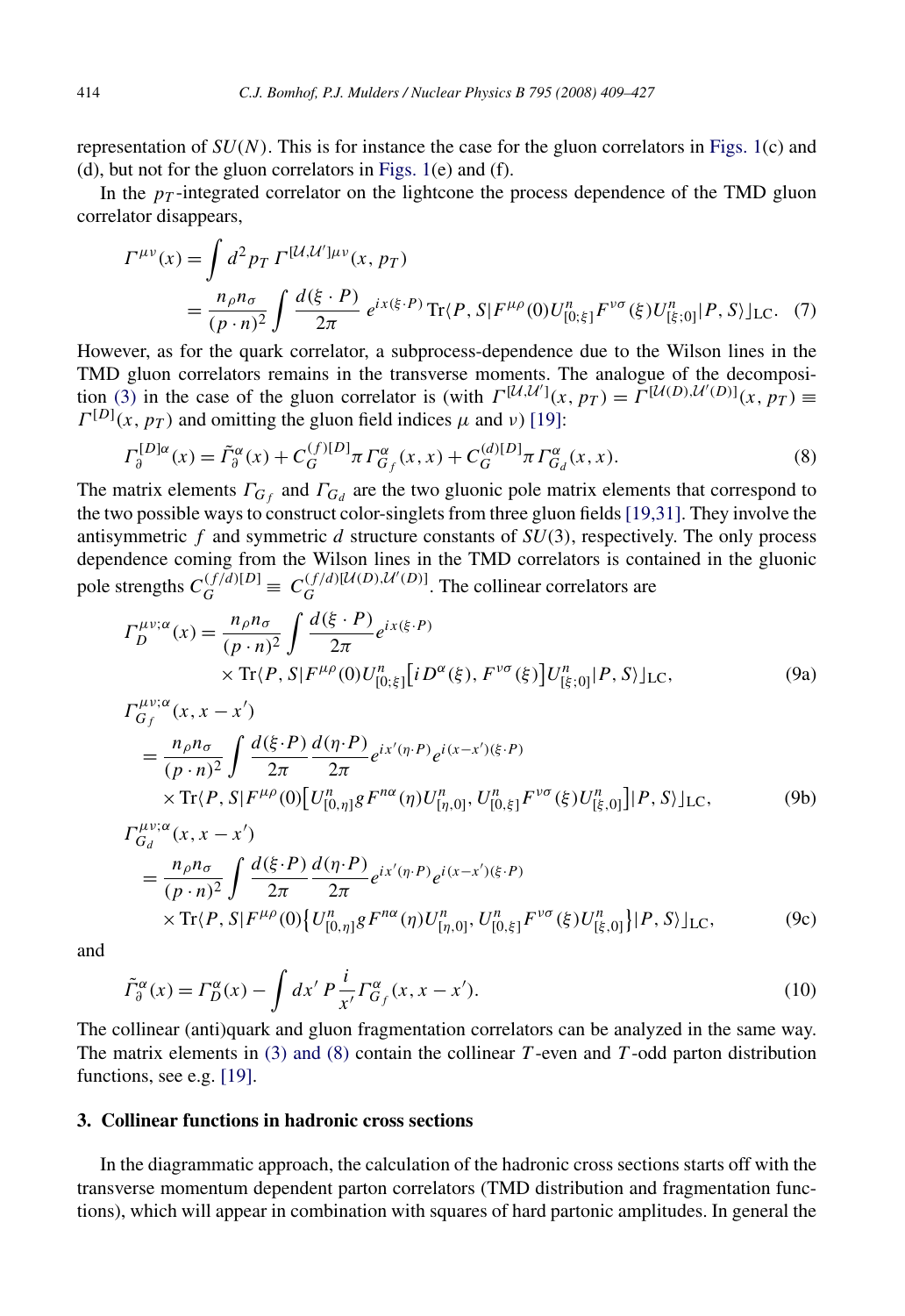<span id="page-7-0"></span>hard amplitude contains more terms, that is  $H = \sum_i H_i$ . In the squared amplitude one therefore has terms like  $H_i^* H_j^* \equiv \hat{\Sigma}^{[D]}$ , where *D* refers to the cut Feynman diagram that is the pictorial representation of the product of the amplitude  $H_j$  and conjugate hard amplitude  $H_i^*$ . The hadronic cross section  $d\sigma$  of a hadronic scattering process mediated by a two-to-two partonic subprocess  $a(p_1)b(p_2) \rightarrow c(k_1)d(k_2)$  and where the outgoing hadrons and/or jets are produced with large perpendicular component with respect to the beam will contain the following structure in the integrand:

$$
\Sigma(p_1, p_2, k_1, k_2) \equiv \sum_{a, \dots, d} \sum_{D} \Phi_a^{[D]}(x_1, p_{1T}) \otimes \Phi_b^{[D]}(x_2, p_{2T}) \otimes \hat{\Sigma}^{[D]}(p_1, p_2, k_1, k_2)
$$
  

$$
\otimes \Delta_c^{[D]}(z_1, k_{1T}) \otimes \Delta_d^{[D]}(z_2, k_{2T}),
$$
 (11)

where the parton momenta are approximately (compared to the hard scale) on-shell. The convolutions '⊗' represent the appropriate Dirac and color traces for the hard function  $\hat{\Sigma}^{[D]}$ . To get to the hadronic cross section one has to multiply by the flux factor and integrate over the final-state phase-space and parton momenta including a delta function for momentum conservation on the partonic level. Since our aim in this paper is to display some general features that a  $k_T$ -factorization formula (if it exists) will have due to the process-dependence of the Wilson lines that arise in the diagrammatic TMD gauge link approach, we focus our discussion on the Wilson lines and neglect soft factors. In the full  $k<sub>T</sub>$ -factorization formula such factors will most likely also be present to account for soft-gluon effects.

The TMD correlators in  $(11)$  are the gauge invariant non-universal (anti)quark/gluon correlators that contain the appropriate Wilson lines for the particular color-flow diagram *D* that contributes to the partonic subprocess  $ab \rightarrow cd$ . This is the reason why in expression (11) the summation over cut diagrams *D* is displayed explicitly. The hard functions, i.e. the expressions  $\hat{\Sigma}^{[D]}$  of the individual Feynman diagrams are, themselves, not gauge invariant. For azimuthal dependence originating from only one of the partons one can effectively use the correlators calculated in Ref. [\[18\].](#page-19-0) Furthermore, in the tree-level discussion employed here the Wilson lines are along the lightlike *n*-direction, though a non-lightlike  $n^2 \neq 0$  direction may be required when higher-order corrections are taken into account [\[32,33\].](#page-19-0)

From momentum conservation on the partonic level it will follow that, depending on the process, some components of the partonic momenta can be measured (e.g. in a way similar to the identification of the incoming parton momentum fraction  $x$  with the Bjorken scaling variable  $x_B$  in deep inelastic scattering). This also works for the transverse momenta. For instance, for a hadronic scattering process with a two-to-two hard subprocess the structure in  $(11)$  will appear with a delta function for momentum conservation enforcing the relation  $p_1 + p_2 - k_1 - k_2 \equiv 0$ . There are ways to measure one or several components of  $q_T \equiv p_{1T} + p_{2T} - k_{1T} - k_{2T} \approx K_1/z_1 +$  $K_2/z_2 - x_1P_1 - x_2P_2$ , which is not required to vanish by momentum conservation since the directions of the intrinsic transverse momenta of the partons can be different for each observed hadron (in back-to-back jet production in hadron–hadron scattering it is the component along the outgoing jet direction in the plane perpendicular to the beam axis that is experimentally accessible through the relation  $q_T \cdot \hat{K}_{jet}^{\perp} \propto \sin(\delta \phi)$ , where  $\delta \phi$  is the azimuthal imbalance of the two jets in the perpendicular plane  $[\frac{17}{19},\frac{27}{34}]$ . This quantity defines a scale much smaller than the hard scale of the process. Using these components one can construct integrated and weighted hadronic cross sections. Integrated cross sections will involve the structure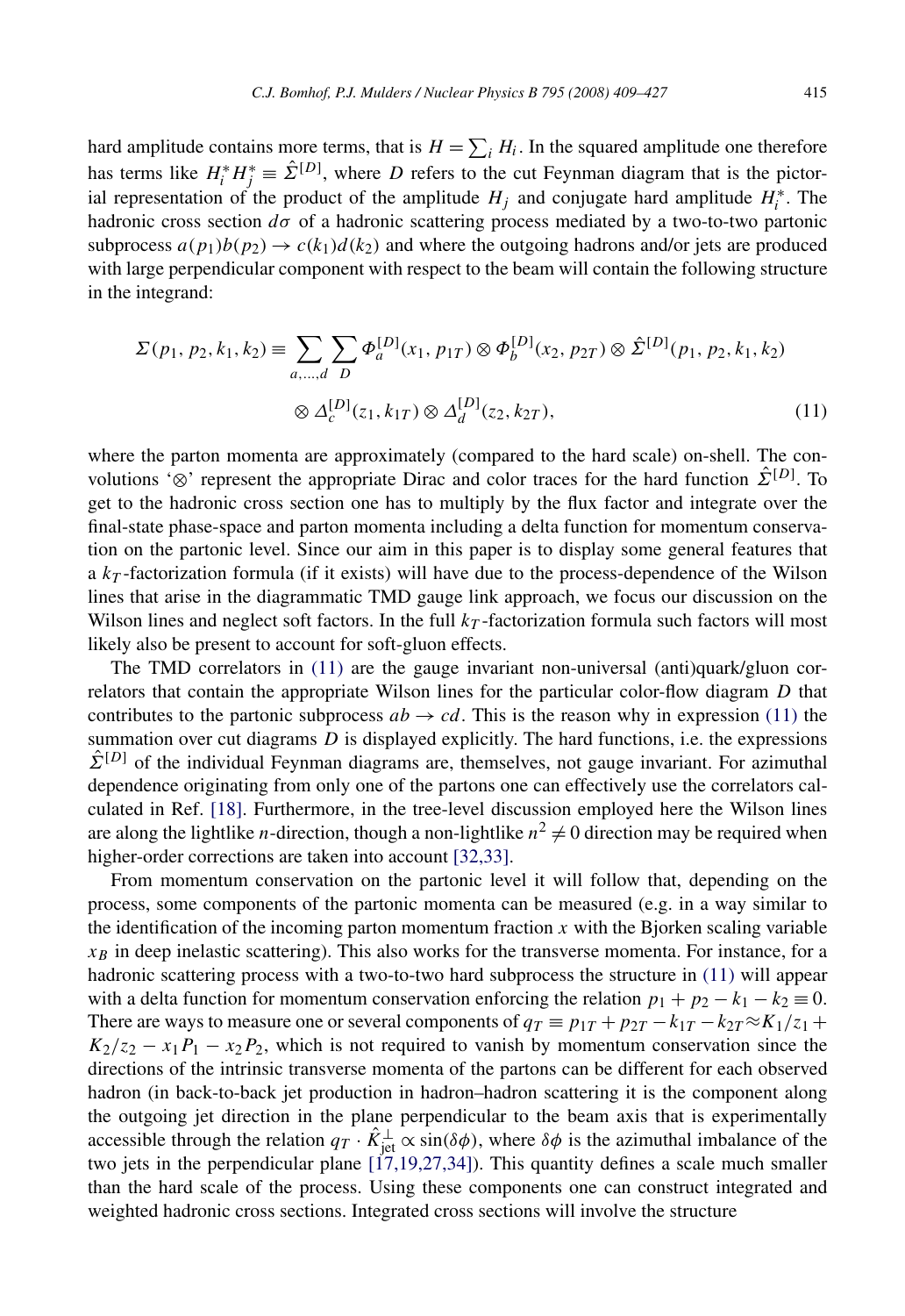<span id="page-8-0"></span>416 *C.J. Bomhof, P.J. Mulders / Nuclear Physics B 795 (2008) 409–427*

$$
\Sigma(x_1, x_2, z_1, z_2) = \int d^2 p_{1T} d^2 p_{2T} d^2 k_{1T} d^2 k_{2T} \Sigma(p_1, p_2, k_1, k_2)
$$
  
= 
$$
\sum_{a,...,d} \text{Tr} \{ \Phi_a(x_1) \Phi_b(x_2) \hat{\Sigma}_{ab \to cd}(x_1, x_2, z_1, z_2) \Delta_c(z_1) \Delta_d(z_2) \},
$$
 (12)

while weighted cross sections will involve (making use of the decomposition in Eq. [\(3\)\)](#page-5-0)

$$
\Sigma_{1\partial}^{\alpha}(x_1, x_2, z_1, z_2) = \int d^2 p_{1T} d^2 p_{2T} d^2 k_{1T} d^2 k_{2T} p_{1T}^{\alpha} \Sigma(p_1, p_2, k_1, k_2)
$$
  
\n
$$
= \sum_{a,...,d} \sum_{D} \text{Tr} \{ \Phi_{a\partial}^{[D] \alpha}(x_1) \Phi_b(x_2) \hat{\Sigma}^{[D]}(x_1, x_2, z_1, z_2) \Delta_c(z_1) \Delta_d(z_2) \}
$$
  
\n
$$
= \sum_{a,...,d} \left[ \text{Tr} \{ \tilde{\Phi}_{a\partial}^{\alpha}(x_1) \Phi_b(x_2) \hat{\Sigma}_{ab \to cd}(x_1, x_2, z_1, z_2) \Delta_c(z_1) \Delta_d(z_2) \} \right]
$$
  
\n
$$
+ \text{Tr} \{ \pi \Phi_{aG}^{\alpha}(x_1, x_1) \Phi_b(x_2) \hat{\Sigma}_{[a]b \to cd}(x_1, x_2, z_1, z_2) \Delta_c(z_1) \Delta_d(z_2) \} ],
$$
  
\n(13)

and similar expressions  $\Sigma_{2\partial}$ ,  $\Sigma_{1'\partial}$  and  $\Sigma_{2'\partial}$  which are obtained by weighting with  $p_{2T}$ ,  $k_{1T}$  and  $k_{2T}$ , respectively. In these expressions only universal collinear correlators appear. In Eqs. (12) and (13) we have defined the hard functions

$$
\hat{\Sigma}_{ab \to cd}(x_1, x_2, z_1, z_2) = \sum_{D} \hat{\Sigma}^{[D]}(x_1, x_2, z_1, z_2),\tag{14a}
$$

$$
\hat{\Sigma}_{[a]b \to cd}(x_1, x_2, z_1, z_2) = \sum_{D} C_G^{[D]}(a) \hat{\Sigma}^{[D]}(x_1, x_2, z_1, z_2).
$$
\n(14b)

The factors  $C_G^{[D]}(a)$  are the gluonic pole strengths that appear in the decomposition of the transverse moment of the TMD correlator of parton *a*. In expression (13) this parton was implicitly taken to be a quark. If it were a gluon there would have been two  $\hat{\Sigma}_{[g]b\to cd}$  terms, one corresponding to each of the gluonic pole matrix elements  $\Gamma_{G_f}$  and  $\Gamma_{G_d}$ , cf. Eq. [\(8\)](#page-6-0) or Ref. [\[19\].](#page-19-0) The hard functions in Eqs. (14a) and (14b) no longer depend on the individual (diagrammatic) contributions *D*, but only on the hard process  $ab \rightarrow cd$ . Moreover, in contrast to the hard functions  $\hat{\Sigma}^{[D]}$  that appear in [\(11\),](#page-7-0) they are gauge invariant expressions. After performing the traces the  $\hat{\Sigma}_{ab\to cd}$  reduce to the partonic cross sections  $d\hat{\sigma}_{ab\to cd}$  and the  $\hat{\Sigma}_{[a]b\to cd}$  reduce to the gluonic pole cross sections  $d\hat{\sigma}_{[a]b\rightarrow cd}$  calculated in Refs. [\[17,19,28\].](#page-19-0)

#### **4. Transverse momentum dependent correlators**

To study azimuthal asymmetries arising from one of the partons in hadronic processes mediated by  $2 \rightarrow 2$  partonic subprocesses at tree-level it is possible, as we will show explicitly, to organize the TMD correlators in a decomposition analogous to [\(3\)](#page-5-0) containing TMD correlators with special properties:

$$
\Phi^{[D]}(x, p_T) = \Phi^{(ab \to cd)}(x, p_T) + C_G^{[D]} \pi \Phi_G^{(ab \to cd)}(x, p_T). \tag{15}
$$

Here *D* refers to a particular cut Feynman diagram that contributes to the cross section of the partonic process  $ab \rightarrow cd$ . The gluonic pole factors  $C_G^{[D]}$  are the same as those in the decomposition of the collinear correlators in [\(3\).](#page-5-0) An important difference between the decomposition of the collinear correlator in [\(3\)](#page-5-0) and the decomposition of the TMD correlator in (15) is that the matrix elements in the latter decomposition are not universal in general. They depend on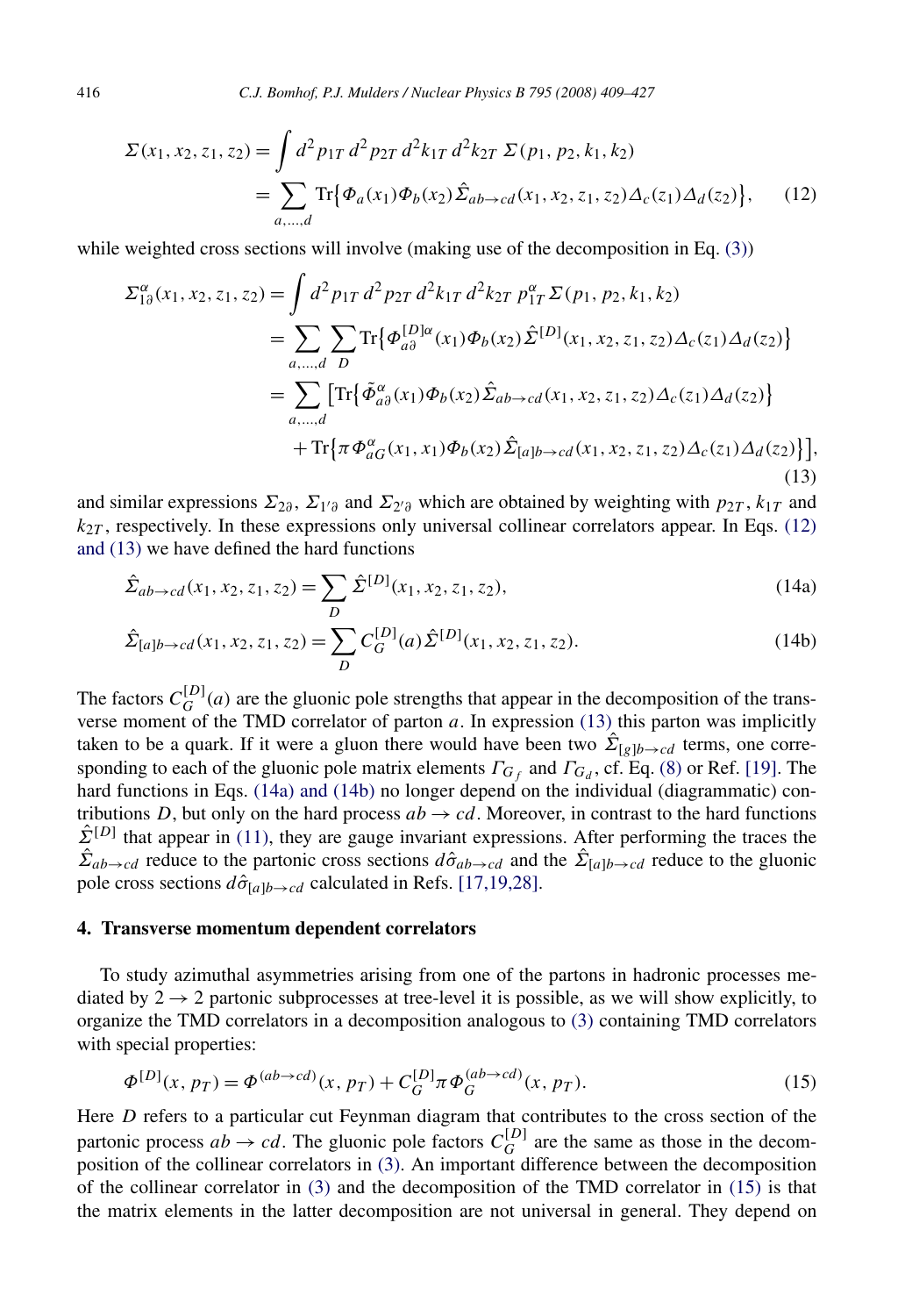<span id="page-9-0"></span>the partonic process  $ab \rightarrow cd$  but, in contrast to the TMD quark correlators  $\Phi^{[D]}$  on the l.h.s. of the decomposition, they do not depend on the individual cut Feynman diagram *D*. The only diagram dependence resides in the gluonic pole factors. The matrix elements on the r.h.s. of [\(15\)](#page-8-0) have been chosen such that they reduce to the familiar universal (process independent) collinear matrix elements when integrating over or weighting with the intrinsic transverse momenta:

$$
\int d^2p_T \, \Phi^{(ab \to cd)}(x, p_T) = \Phi(x), \qquad \int d^2p_T \, p_T^{\alpha} \Phi^{(ab \to cd)}(x, p_T) = \tilde{\Phi}_{\theta}^{\alpha}(x), \qquad (16a)
$$

$$
\int d^2p_T \, \Phi_G^{(ab \to cd)}(x, p_T) = 0, \qquad \int d^2p_T \, p_T^{\alpha} \Phi_G^{(ab \to cd)}(x, p_T) = \Phi_G^{\alpha}(x, x). \tag{16b}
$$

The most straightforward illustration of the decomposition [\(15\)](#page-8-0) for quark TMDs are the quark correlators  $\Phi^{[+]}(x, p_T)$  in SIDIS and  $\Phi^{[-]}(x, p_T)$  in Drell–Yan scattering, which contain the simple future and past-pointing Wilson lines  $\mathcal{U}^{[+]}$  and  $\mathcal{U}^{[-]}$ , respectively. For those correlators one has [\[15\]](#page-19-0)

$$
\Phi^{[\pm]}(x, p_T) = \Phi^{(T-\text{even})}(x, p_T) + C_G^{[\pm]} \Phi^{(T-\text{odd})}(x, p_T),\tag{17}
$$

with the *T*-even and *T*-odd quark correlators

$$
\Phi^{(T\text{-even})}(x, p_T) = \frac{1}{2} \big( \Phi^{[+]}(x, p_T) + \Phi^{[-]}(x, p_T) \big),\tag{18a}
$$

$$
\Phi^{(T-\text{odd})}(x, p_T) = \frac{1}{2} \left( \Phi^{[+]}(x, p_T) - \Phi^{[-]}(x, p_T) \right).
$$
\n(18b)

The factors  $C_G^{\{\pm\}} = \pm 1$  are the same as those for the transverse moments [\(3\)](#page-5-0) in those processes.

In contrast to (17), we observe that the TMD matrix elements  $\phi^{(ab\rightarrow cd)}(x, p_T)$  and  $\pi \Phi_G^{(ab \to cd)}(x, p_T)$  on the r.h.s. of [\(15\)](#page-8-0) in general do not have definite behavior under timereversal. However, the process dependent universality-breaking parts of the TMD correlators can be separated from the universal  $T$ -even and  $T$ -odd parts in (18a) and (18b):

$$
\Phi^{(ab \to cd)}(x, p_T) = \Phi^{(T\text{-even})}(x, p_T) + \delta \Phi^{(ab \to cd)}(x, p_T),\tag{19a}
$$

$$
\pi \Phi_G^{(ab \to cd)}(x, p_T) = \Phi^{(T-\text{odd})}(x, p_T) + \pi \delta \Phi_G^{(ab \to cd)}(x, p_T). \tag{19b}
$$

In these expressions all process dependence due to Wilson lines on the light-front is now contained in process-dependent universality-breaking matrix elements  $\delta \Phi^{(ab \to cd)}(x, p_T)$  and  $\pi \delta \Phi_G^{(ab \to cd)}(x, p_T)$ , which we will refer to as *junk-TMD*. Also these in general have no definite behavior under time-reversal, but they do have the special properties that they vanish after  $p_T$ -integration and weighting:

$$
\int d^2p_T \,\delta\Phi^{(ab\to cd)}(x, p_T) = \int d^2p_T \,p_T^{\alpha}\delta\Phi^{(ab\to cd)}(x, p_T) = 0,\tag{20a}
$$

$$
\int d^2p_T \,\delta\Phi_G^{(ab\to cd)}(x,p_T) = \int d^2p_T \,p_T^{\alpha}\delta\Phi_G^{(ab\to cd)}(x,p_T) = 0. \tag{20b}
$$

This is consistent with the properties expressed in (16). The expressions in Eq. (20) will be used in Section [6](#page-13-0) to show that the universality-breaking matrix elements vanish in integrated and weighted hadronic cross sections. Moreover, as can be seen from their explicit expressions in [Appendix A](#page-16-0) the (anti)quark/gluon universality-breaking matrix elements vanish in an order *g* expansion of the Wilson lines (i.e. the one-gluon radiation contribution).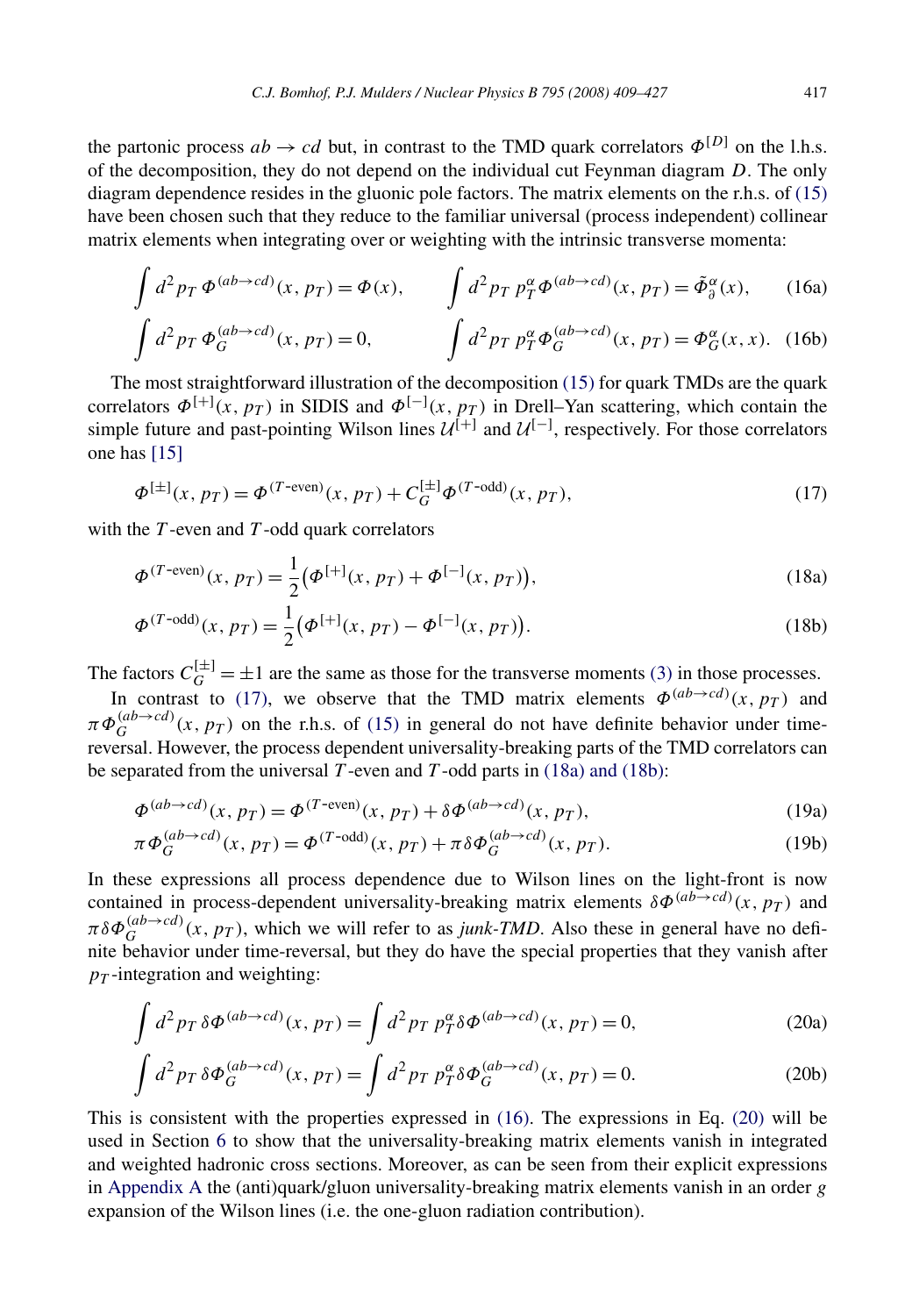All universality-breaking matrix elements that occur at tree-level in proton–proton scattering with hadronic final states are listed in [Appendix A.](#page-16-0) The TMD correlators  $\Phi^{[D]}(x, p_T)$  in these processes have already been derived in Ref. [\[18\]](#page-19-0) and are given in the tables of that reference (the TMD correlators and gluonic pole factors that appear at tree-level in direct photon-jet production in proton–proton scattering can be found in Ref. [\[35\]\)](#page-19-0). It is straightforward to verify that these results are reproduced with the matrix elements given in [Appendix A](#page-16-0) and through the decompositions [\(15\) and \(19\).](#page-8-0) This should not come as a surprise, since the matrix elements in the appendix were defined that way. It is a remarkable and non-trivial observation that with the gluonic pole strengths all the quark correlators encountered in a certain partonic process  $ab \rightarrow cd$ can be decomposed in terms of only the two matrix elements  $\Phi^{(ab\to cd)}$  and  $\pi \Phi_G^{(ab\to cd)}$  (with the properties in Eq. [\(16\)\)](#page-9-0). It should be mentioned, though, that this decomposition is not unique. For instance, one could also have made a decomposition in terms of more matrix elements. That is, by including matrix elements that do not contribute to the zeroth  $(p_T$ -integration) and first  $(p_T$ -weighting) transverse moments in  $p_T$ , but do contribute to the second moment, third moment, etc. It is conceivable that the inclusion of these additional matrix elements will allow one to summarize the TMD quark correlators encountered in different partonic processes, in the same way as it was possible to summarize all quark correlators associated to the different Feynman diagrams *D* that contribute to one specific partonic process  $ab \rightarrow cd$  by the two matrix elements  $\Phi^{(ab\to cd)}$  and  $\pi \Phi_G^{(ab\to cd)}$ . At present this is just speculation, though, and the verification or falsification will require more insight into the way that the different Wilson line structures contribute to higher transverse moments. However, regardless of all these cautionary remarks we believe that the notational advantage, the points concerning gauge invariance of the hard functions that will be addressed in Section [6](#page-13-0) and the possible role that it could play in relating the gauge link formalism to the results of Refs. [\[20,21\]](#page-19-0) provide more than enough justification for the decomposition in Eq. [\(15\).](#page-8-0)

In the case of gluon distributions we start by defining *T* -even and *T* -odd gluon correlators (cf. [Figs. 1\(](#page-4-0)c)–(f)),

$$
\Gamma^{(T\text{-even})}(x, p_T) = \frac{1}{2} \left( \Gamma^{[+,+^{\dagger}]}(x, p_T) + \Gamma^{[-,-^{\dagger}]}(x, p_T) \right),\tag{21a}
$$

$$
\Gamma_{(f)}^{(T-\text{odd})}(x, p_T) = \frac{1}{2} \left( \Gamma^{[+,+^{\dagger}]}(x, p_T) - \Gamma^{[-,-^{\dagger}]}(x, p_T) \right),\tag{21b}
$$

$$
\Gamma_{(d)}^{(T-\text{odd})}(x, p_T) = \frac{1}{2} \left( \Gamma^{[+, -^{\dagger}]}(x, p_T) - \Gamma^{[-, +^{\dagger}]}(x, p_T) \right),\tag{21c}
$$

where as in Ref. [\[15\]](#page-19-0) a gluon correlator is called *T* -odd if it vanishes when identifying the future and past-pointing Wilson lines. Note that in contrast to  $\Gamma^{(T\text{-even})}$  and  $\Gamma^{(T\text{-odd})}_{(f)}$ , the correlator  $\Gamma^{(T\text{-odd})}_{(d)}$  cannot be written as a matrix element of two gluon fields with a single Wilson line in the adjoint representation. After  $p_T$ -integration the *T*-even and *T*-odd correlators reduce to the universal collinear gluon matrix elements in the expressions in Eqs. [\(7\) and \(8\):](#page-6-0)

$$
\int d^2p_T \Gamma^{(T\text{-even})}(x, p_T) = \Gamma(x), \quad \int d^2p_T \ p_T^{\alpha} \Gamma^{(T\text{-even})}(x, p_T) = \tilde{\Gamma}_{\partial}^{\alpha}(x), \tag{22a}
$$

$$
\int d^2 p_T \, \Gamma_{(f)}^{(T-\text{odd})}(x, p_T) = 0, \qquad \int d^2 p_T \, p_T^{\alpha} \Gamma_{(f)}^{(T-\text{odd})}(x, p_T) = \pi \, \Gamma_{G_f}^{\alpha}(x, x), \quad (22b)
$$

$$
\int d^2 p_T \, \Gamma_{(d)}^{(T-\text{odd})}(x, p_T) = 0, \qquad \int d^2 p_T \, p_T^{\alpha} \Gamma_{(d)}^{(T-\text{odd})}(x, p_T) = \pi \, \Gamma_{G_d}^{\alpha}(x, x). \tag{22c}
$$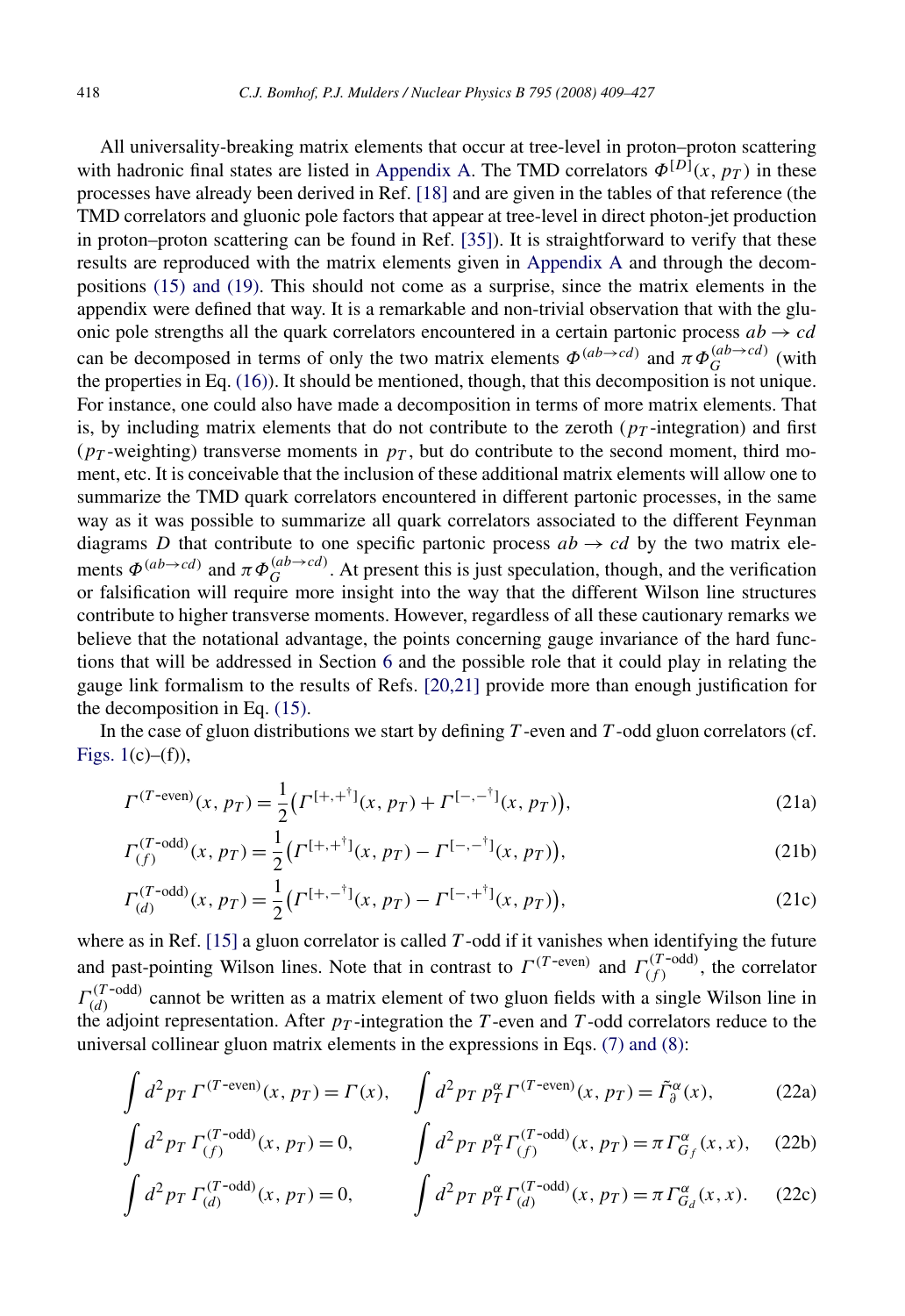<span id="page-11-0"></span>Since there are two distinct ways to construct *T* -odd gluon correlators, it will follow in the next section that there are also two distinct TMD gluon-Sivers distribution functions (cf. Eq. [\(28b\)\)](#page-13-0). There is actually also a second way to construct a *T*-even gluon correlator:  $\Gamma^{(T-\text{even})}$  =  $\frac{1}{2}(\Gamma^{[+, -^{\dagger}]} + \Gamma^{[-, +^{\dagger}]})$ . However, this correlator is not needed in the decomposition (23) of the **TMD** gluon correlators, since the difference between  $\Gamma^{(T-\text{even})}$  and  $\Gamma^{(T-\text{even})}$  is a matrix element that vanishes upon  $p_T$ -integration and  $p_T$ -weighting. This difference may, therefore, be absorbed in the universality-breaking matrix elements *δΓ (ab*→*cd)* to be defined in (24a).

A decomposition resembling the one in [\(8\)](#page-6-0) for TMD gluon correlators can almost be made:

$$
\Gamma^{[D]}(x, p_T) = \Gamma^{(ab \to cd)}(x, p_T) + C_G^{(f)[D]} \Gamma_{G_f}^{(ab \to cd)}(x, p_T) + C_G^{(d)[D]} \Gamma_{G_d}^{(ab \to cd)}(x, p_T). \tag{23}
$$

This leaves only a specific type of matrix elements with colorless intermediate states unaccounted for (we will return to this point in a moment). The TMD matrix elements on the r.h.s. of (23) only depend on the process and not on the particular Feynman diagram *D* that contributes to that process. The multiplicative factors  $C_G^{(f)}$  and  $C_G^{(d)}$  are the gluonic pole factors calculated in Ref. [\[19\],](#page-19-0) the same that also appear in the decomposition [\(8\)](#page-6-0) of the collinear correlator. Under *pT* -integration and weighting the matrix elements  $\Gamma^{(ab \to cd)}(x, p_T)$  and  $\Gamma^{(ab \to cd)}_{G_f/d}(x, p_T)$  have the same behavior as  $\Gamma^{(T\text{-even})}(x, p_T)$  and  $\Gamma^{(T\text{-odd})}_{(f/d)}(x, p_T)$ , respectively. Therefore, one can make the further separation

$$
\Gamma^{(ab \to cd)}(x, p_T) = \Gamma^{(T\text{-even})}(x, p_T) + \delta \Gamma^{(ab \to cd)}(x, p_T),\tag{24a}
$$

$$
\pi \Gamma_{G_{f/d}}^{(ab \to cd)}(x, p_T) = \Gamma_{(f/d)}^{(T \to odd)}(x, p_T) + \pi \delta \Gamma_{G_{f/d}}^{(ab \to cd)}(x, p_T), \tag{24b}
$$

in which all process-dependence due to Wilson lines on the light-front has been gathered in the universality-breaking matrix elements *δ*Γ<sup>(ab→*cd*)</sup>(*x,pT*) and  $πδΓ$ <sub>(f/d)</sub>  $(x, p_T)$ , which have the special properties that they vanish after a  $p<sub>T</sub>$ -integration and  $p<sub>T</sub>$ -weighting.

It is also straightforward to check that through the decompositions in  $(23)$ – $(24)$  and with the universality-breaking matrix elements given in [Appendix A](#page-16-0) the TMD gluon correlators in Ta-bles 4, 5 and 8 of Ref. [\[18\]](#page-19-0) corresponding to  $qg \rightarrow qg$ ,  $\bar{q}g \rightarrow \bar{q}g$  and  $gg \rightarrow gg$  scattering are reproduced. However, in the TMD correlators in Tables 6 and 7 for the processes  $q\bar{q} \rightarrow gg$ and  $gg \to q\bar{q}$  one does not recover terms of the form  $\langle P, S | \text{Tr}[F(\xi) \mathcal{U}^{[\Box]}] \text{Tr}[F(0) \mathcal{U}^{[\Box]\dagger}] | P, S \rangle$ , where  $U^{[\Box]} = U^{[\Box]} U^{[\Box]}$ . These matrix elements involve colorless intermediate states and they do not contribute to the  $p_T$ -integrated gluon correlators  $\Gamma(x)$  nor to the first transverse moments  $\Gamma_{\theta}^{[D]}(x)$ . They can be included in (23) by adding diagram-dependent universality-breaking matrix elements which will not appear in integrated and weighted hadronic cross sections. However, it could be that they contribute to the second or higher transverse moments.

#### **5. Parametrizations of parton correlators**

At leading twist the parametrizations of the different TMD quark correlators are given by

$$
\Phi^{(T\text{-even})}(x, p_T) = \frac{1}{2} \Biggl\{ f_1(x, p_T^2) \cancel{p} + \frac{1}{2} h_{1T}(x, p_T^2) \gamma_5 [\cancel{p}_T, \cancel{p}_1] + S_L h_{1L}^{\perp}(x, p_T^2) \gamma_5 \frac{[\cancel{p}_T, \cancel{p}_1}{2M} + \frac{\cancel{p}_T \cdot S_T}{M} h_{1T}^{\perp}(x, p_T^2) \gamma_5 \frac{[\cancel{p}_T, \cancel{p}_1]}{2M} + S_L g_{1L}(x, p_T^2) \gamma_5 \cancel{p} + \frac{\cancel{p}_T \cdot S_T}{M} g_{1T}(x, p_T^2) \gamma_5 \cancel{p} \Biggr\},\tag{25a}
$$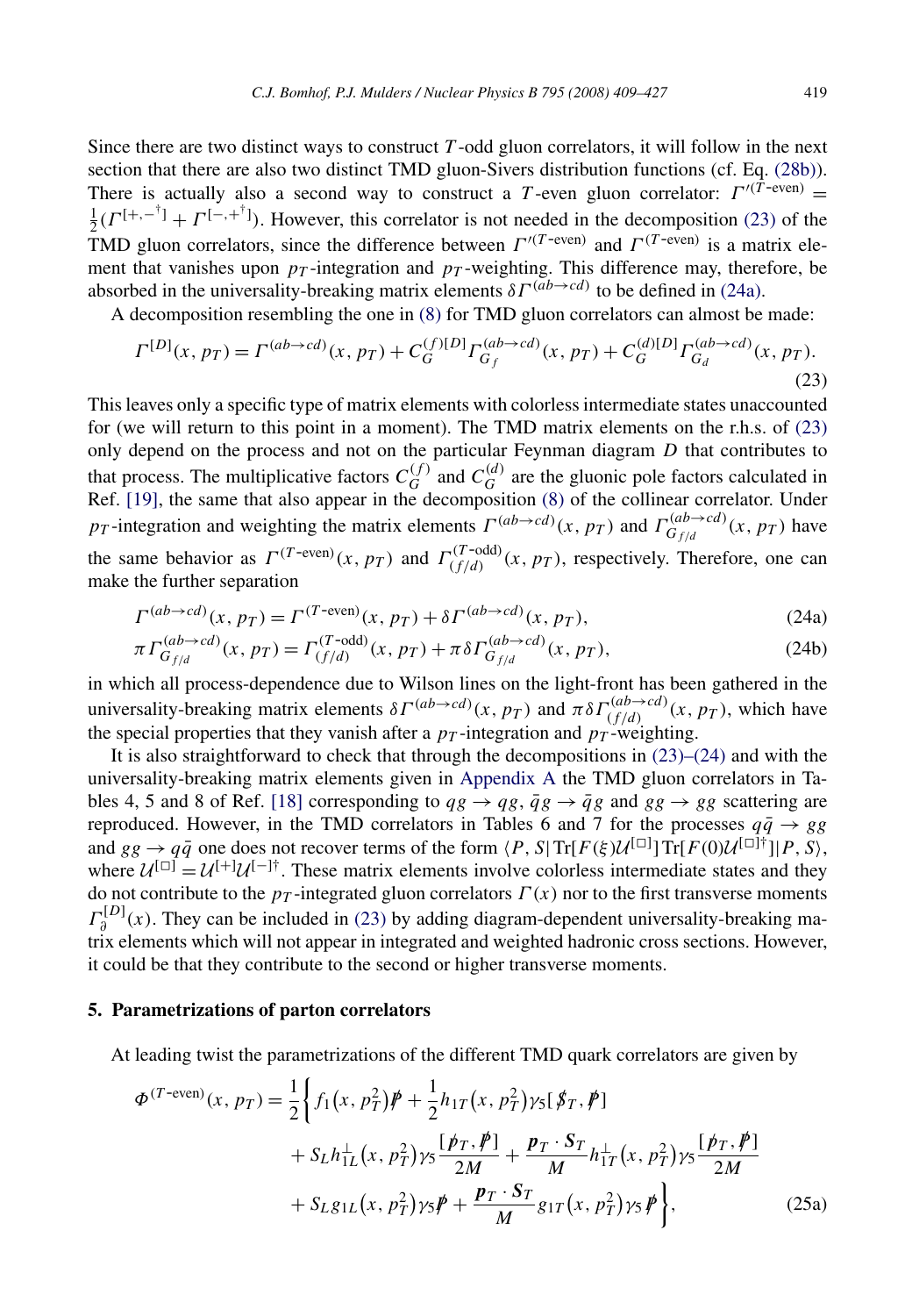<span id="page-12-0"></span>

Fig. 2. Possible behavior of the universal distribution function  $f_1(x, p_T^2)$  (dashed line) and the process-dependent function  $f_1^{(ab\to cd)}(x, p_T^2)$  (solid line) as a function of  $|p_T|^2$ . Their difference-function,  $\delta f_1^{(ab\to cd)}(x, p_T^2)$  (dash-dotted line), vanishes upon integration over *pT* .

$$
\Phi^{(T-\text{odd})}(x, p_T) = \frac{1}{2} \left\{ i h_1^\perp (x, p_T^2) \frac{[\not p_T, \not p]}{2M} - \frac{\epsilon_T^{p_T S_T}}{M} f_{1T}^\perp (x, p_T^2) \not p \right\},\tag{25b}
$$

and

$$
\delta \Phi^{(ab \to cd)}(x, p_T)
$$
\n
$$
= \frac{1}{2} \Biggl\{ \delta f_1^{(ab \to cd)}(x, p_T^2) \not{p} + \frac{1}{2} \delta h_{1T}^{(ab \to cd)}(x, p_T^2) \gamma_5 [\not{p}_T, \not{p}] + S_L \delta h_{1L}^{\perp (ab \to cd)}(x, p_T^2) \gamma_5 \frac{[\not{p}_T, \not{p}]}{2M} + \frac{\not{p}_T \cdot S_T}{M} \delta h_{1T}^{\perp (ab \to cd)}(x, p_T^2) \gamma_5 \frac{[\not{p}_T, \not{p}]}{2M} + S_L \delta g_{1L}^{(ab \to cd)}(x, p_T^2) \gamma_5 \not{p} + \frac{\not{p}_T \cdot S_T}{M} \delta g_{1T}^{(ab \to cd)}(x, p_T^2) \gamma_5 \not{p} + i \delta h_1^{\perp (ab \to cd)}(x, p_T^2) \frac{[\not{p}_T, \not{p}]}{2M} - \frac{\epsilon_T^{\rho_T S_T}}{M} \delta f_{1T}^{\perp (ab \to cd)}(x, p_T^2) \not{p} \Biggr\}, \tag{25c}
$$

with similar parametrizations for the matrix elements  $\pi \delta \Phi_G^{(ab \to cd)}(x, p_T)$  containing a (different) set of distribution functions  $\delta f_1^{([a]b \to cd)}$ , etc. The quark distribution functions that appear in the parametrizations [\(25a\) and \(25b\)](#page-11-0) are the familiar *T* -even and *T* -odd (respectively) quark distribution functions as measured in SIDIS. On the other hand, the quark distribution functions in (25c) and in the parametrization of *δΦG* are process dependent. From the properties in [\(20\)](#page-9-0) one finds that the functions  $\delta f_1$ ,  $\delta h_{1T}$  and  $\delta g_{1L}$  vanish upon  $p_T$ -integration, for instance

$$
\int d^2 p_T \,\delta f_1^{(ab \to cd)}(x, p_T^2) = 0,\tag{26}
$$

illustrated in Fig. 2. Also the functions  $\delta h_{1L}^{\perp(1)}$ ,  $\delta h_{1T}^{\perp(1)}$ ,  $\delta g_{1T}^{(1)}$ ,  $\delta h_{1}^{\perp(1)}$  and  $\delta f_{1T}^{\perp(1)}$  vanish, e.g.,

$$
\int d^2 p_T \frac{\vec{p}_T^2}{2M^2} \delta f_{1T}^{\perp (ab \to cd)}(x, p_T^2) = 0.
$$
\n(27)

The same holds for the corresponding functions in the parametrization of  $\pi \delta \Phi_G^{(ab\to cd)}(x, p_T)$ .

For gluon distribution correlators we use the parameterizations of Ref. [\[36\]](#page-19-0) with the naming convention discussed in Ref. [\[37\]:](#page-19-0)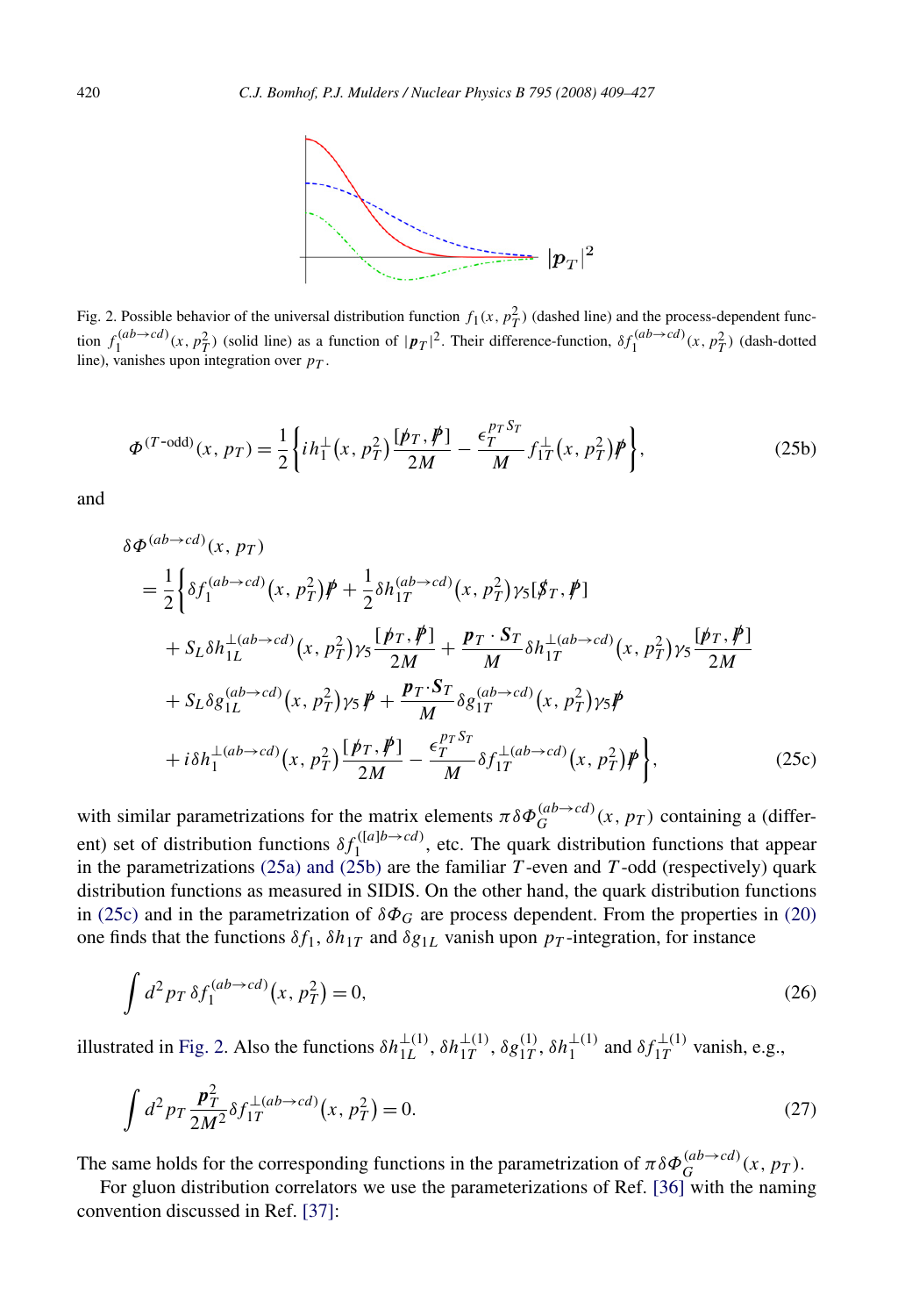<span id="page-13-0"></span>
$$
\Gamma^{(T-\text{even})\mu\nu}(x, p_T) = \frac{1}{2x} \left\{ -g_T^{\mu\nu} f_1^g(x, p_T^2) + \left( \frac{p_T^{\mu} p_T^{\nu}}{M^2} + g_T^{\mu\nu} \frac{p_T^2}{2M^2} \right) h_1^{\perp g}(x, p_T^2) + i \epsilon_T^{\mu\nu} S_L g_{1L}^g(x, p_T^2) + i \epsilon_T^{\mu\nu} \frac{p_T \cdot S_T}{M} g_{1T}^g(x, p_T^2) \right\},
$$
\n(28a)

$$
\Gamma_{(f/d)}^{(T-\text{odd})\mu\nu}(x, p_T) = \frac{1}{2x} \left\{ g_T^{\mu\nu} \frac{\epsilon_T^{pTS_T}}{M} f_{1T}^{\perp g(f/d)}(x, p_T^2) - \frac{\epsilon_T^{pT\{\mu} S_T^{\nu\}} + \epsilon_T^{S_T\{\mu} p_T^{\nu\}}}{4M} h_{1T}^{g(f/d)}(x, p_T^2) - \frac{\epsilon_T^{pT\{\mu} p_T^{\nu\}}}{2M^2} S_L h_{1L}^{\perp g(f/d)}(x, p_T^2) - \frac{\epsilon_T^{pT\{\mu} p_T^{\nu\}}}{2M^2} \frac{p_T \cdot S_T}{M} h_{1T}^{\perp g(f/d)}(x, p_T^2) \right\}.
$$
\n(28b)

In particular one has two distinct gluon-Sivers distribution functions  $f_{1T}^{\perp g(f)}(x, p_T^2)$  and  $f_{1T}^{\perp g(d)}(x, p_T^2)$  corresponding to the two ways to construct *T*-odd gluon correlators. Their first transverse moments are the functions  $G_T^{(f/d)}(x) \equiv f_{1T}^{\perp g(f/d)}(x)$  introduced in Ref. [\[19\].](#page-19-0) The matrix elements  $δΓ$ <sup>(ab→cd)</sup>(x,  $p_T^2$ ) and  $πδΓ$ <sub> $G_f/d$ </sub><sup>(ab→cd)</sup>(x,  $p_T^2$ ) contain both *T*-even and *T*odd gluon distribution functions. These functions, however, will vanish under  $p<sub>T</sub>$ -integration or weighting, as for the quark universality-breaking distribution functions (cf. [\(26\) and \(27\)\)](#page-12-0).

The analysis above can be extended to antiquark distribution correlators in the obvious way. Also the treatment of (anti)quark fragmentation correlators is straightforward, with the understanding that in the matrix elements  $\Delta^{(T\text{-even}/\text{odd})}(z,k_T)$  the superscripts *T*-even and *T*-odd refer to the operator structure in the correlators, each of which contain both *T* -even and *T* -odd fragmentation functions (this also holds for the gluon fragmentation correlators *Γ*ˆ).

#### **6. Transverse momentum dependent functions in hadronic cross sections**

The advantage of the decomposition of the TMD quark (and gluon) correlators in expres-sion [\(15\)](#page-8-0) (and [\(23\)\)](#page-11-0) is evident: instead of having to list the TMD correlators  $\Phi^{[D]}$  (*Γ*<sup>[*D*]</sup>) for every cut Feynman diagram of a process, the two (or three in the case of gluons) matrix elements on the r.h.s. of those decompositions suffice for that particular process. This observation leads to a reduction in the number of TMD matrix elements that need to be considered. From a bookkeeping point of view this makes the treatment of TMD correlators more manageable. What is perhaps more important is that the decompositions [\(15\) and \(23\)](#page-8-0) will allow us to show that also unweighted, unintegrated hadronic cross sections can be written as products of soft parton correlators and hard partonic functions that are separately manifestly gauge invariant, analogous to the collinear case in expressions [\(12\) and \(13\).](#page-8-0) Moreover, the hard partonic functions are the partonic cross sections or the gluonic pole cross sections. This is what will be argued in this section. The proper context should be within a transverse momentum dependent factorization theorem. For most processes such a theorem does not exist yet. We will therefore take as a starting point the assumption that the hadronic cross sections will factorize in a hard partonic function and a soft parton correlator for each observed hadron separately, and that gluon initial and final-state interactions will lead to the required Wilson lines. We believe that this assumption is sufficiently generic for our conclusions to be applicable for many hadronic processes, in particular to backto-back dijet or photon-jet production in proton–proton scattering.

By inserting the decompositions [\(15\) and \(23\)](#page-8-0) of the TMD parton correlators into the expression for the unintegrated hadronic cross section in Eq. [\(11\)](#page-7-0) the parton contribution to a hard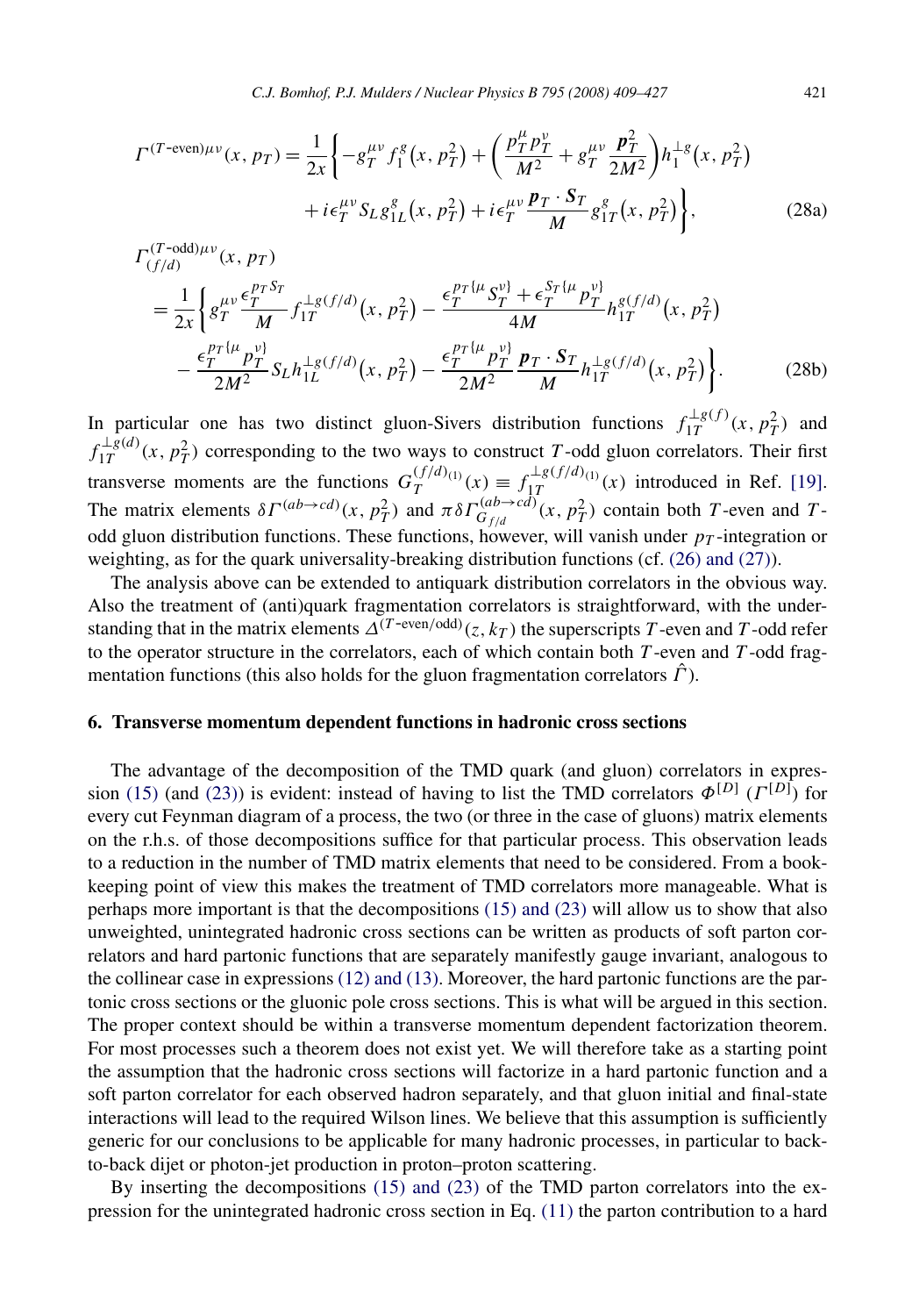<span id="page-14-0"></span> $2 \rightarrow 2$  process becomes

$$
\Sigma(p_1, p_2, k_1, k_2)
$$
\n
$$
= \sum_{a,\dots,d} \{ \text{Tr}[\Phi_a^{(ab \to cd)}(x_1, p_{1T}) \Phi_b^{(ab \to cd)}(x_2, p_{2T}) \hat{\Sigma}_{ab \to cd} \Delta_c^{(ab \to cd)}(z_1, k_{1T})
$$
\n
$$
\times \Delta_d^{(ab \to cd)}(z_2, k_{2T}) \}
$$
\n
$$
+ \text{Tr}[\pi \Phi_{ac}^{(ab \to cd)}(x_1, p_{1T}) \Phi_b^{(ab \to cd)}(x_2, p_{2T}) \hat{\Sigma}_{[a]b \to cd} \Delta_c^{(ab \to cd)}(z_1, k_{1T})
$$
\n
$$
\times \Delta_d^{(ab \to cd)}(z_2, k_{2T}) \} + \cdots \}, \tag{29}
$$

which forms the central result of this paper. Again it is implicitly implied that parton  $a$  is an (anti)quark, since if it were a gluon there would be two gluonic pole terms  $\Gamma_{G_f} \hat{\Sigma}_{[g]b \to cd}^{(f)}$  and  $\Gamma_{G_d} \hat{\Sigma}_{[g]b \to cd}^{(d)}$ . In (29) both terms in the decomposition of the TMD correlator of (anti)quark *a* have been given explicitly, while only the first terms of the decompositions [\(15\) and \(23\)](#page-8-0) were used for the other partons. The " $+\cdots$ " contains the other possible combinations of the terms in those decompositions and also the contributions where parton *a* is a gluon.

The hard functions in expression (29) are the partonic and gluonic pole cross sections in [\(14a\)](#page-8-0) [and \(14b\)](#page-8-0) (in the collinear expansions of the hard functions, which have corrections at order  $O(1/s)$ ). Hence, the expression in (29) demonstrates that by using the decompositions in [\(15\)](#page-8-0) [and \(23\)](#page-8-0) and by introducing the gluonic pole cross sections, also the unintegrated, unweighted hadronic cross section can be written as a product of soft TMD parton correlators and hard partonic functions that are separately and manifestly gauge invariant. After performing the traces these hard functions reduce to the partonic and gluonic pole cross sections calculated in Refs. [\[17,](#page-19-0) [19,28\].](#page-19-0) Hence, it follows that the gluonic pole cross sections that have been seen [\[17,19,27,28\]](#page-19-0) to represent the hard partonic functions in weighted spin asymmetries already appear in the fully TMD cross sections. This conclusion is consistent with the work in Refs. [\[20,21\],](#page-19-0) where a TMD factorization formula for the quark-Sivers contribution to single transverse-spin asymmetries in dijet production is proposed with the gluonic pole cross sections of Refs. [\[17,19\]](#page-19-0) as hard functions. However, the work in Refs. [\[20,21\]](#page-19-0) limits to one-gluon exchange and as a result it obtains the distribution functions measured in SIDIS (i.e., transverse momentum dependent distribution functions with a future pointing Wilson line in the hadronic matrix elements defining them). In contrast, our expression (29) involves correlators with process dependent Wilson lines in the operator definitions and a factorized form with universal distribution functions would only be achieved if, regardless of the appearance of process dependent Wilson lines in their definitions, the TMD matrix elements in (29) are identical for all partonic channels and equal those in semiinclusive deep inelastic scattering. In the present context this translates into a vanishing of all universality-breaking matrix elements, for which we see no reason. Indeed, universality has recently also been disputed in Ref. [\[22\],](#page-19-0) where it is argued that a TMD factorization theorem for this process with universal distribution functions is not possible. This is confirmed by an explicit calculation including the exchange of two collinear gluons [\[25\].](#page-19-0) A recent extension [\[24\]](#page-19-0) of the work in Refs. [\[20,21\]](#page-19-0) including two-gluon exchange also points to non-universality. Moreover, it shows that Refs. [\[16–19\],](#page-19-0) [\[20,21\]](#page-19-0) and [\[22\]](#page-19-0) are consistent to (at least) that order. We want to emphasize that for a full connection the role of soft factors, which have been neglected in the present study, should also be investigated.

With the parametrizations [\(25\) and \(28\)](#page-11-0) inserted in (29), an expression for the hadronic cross section in terms of TMD parton distribution and fragmentation functions is obtained. After performing the traces these hard functions reduce to the partonic and gluonic pole cross sections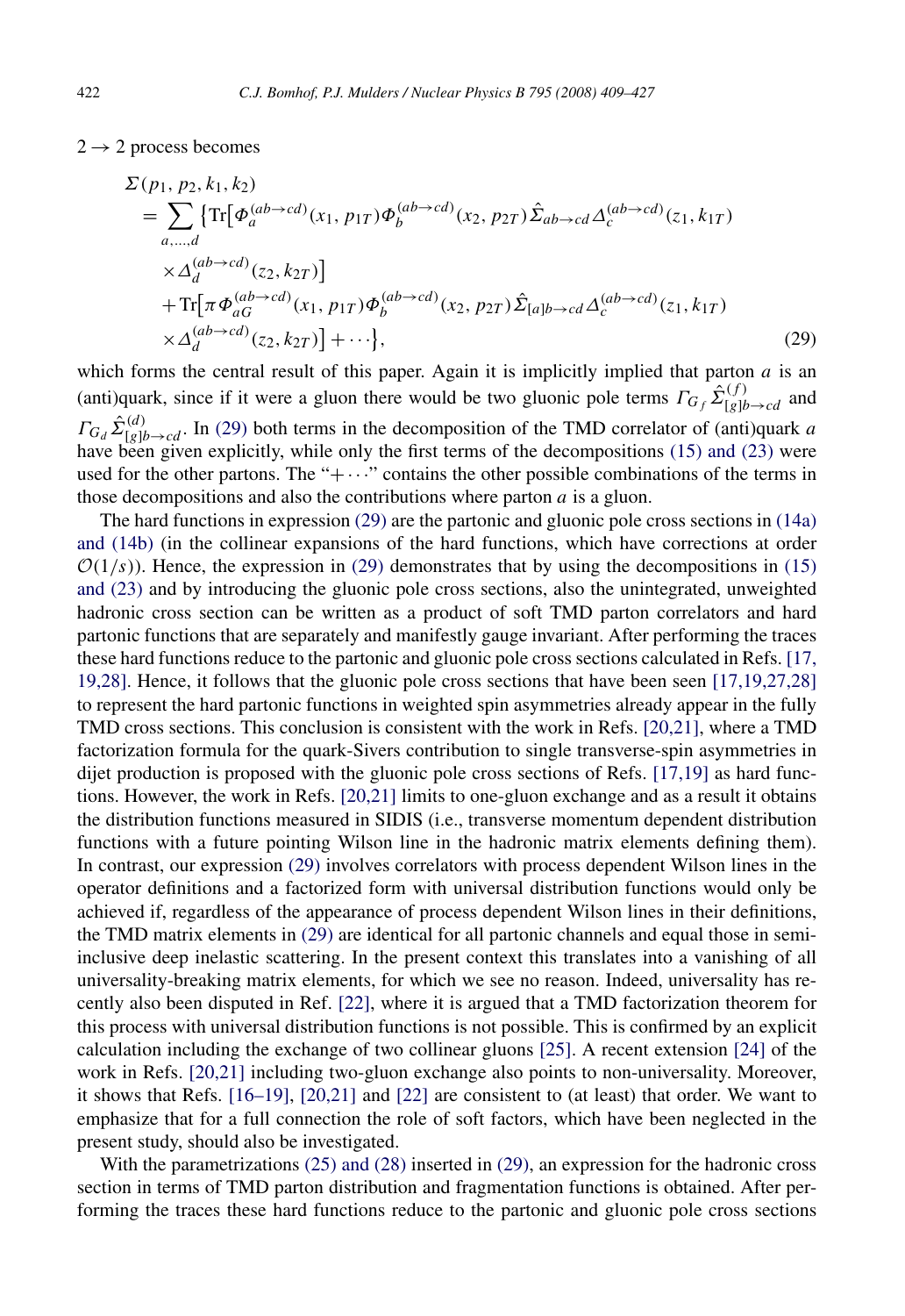<span id="page-15-0"></span>encountered in Refs. [\[17,19,27,28\].](#page-19-0) As an illustration we consider the contribution to [\(29\)](#page-14-0) of an unpolarized quark in an unpolarized hadron, important for unintegrated spin averaged hadronic cross sections (summations over parton types are understood):

$$
d\sigma_U \sim \left\{ \underbrace{f_1(x_1, p_{1T}^2) + \delta f_1^{(ab \to cd)}(x_1, p_{1T}^2)}_{f_1^{(ab \to cd)}(x_1, p_{1T}^2)} \right\} d\hat{\sigma}_{ab \to cd} + \delta f_1^{([a]b \to cd)}(x_1, p_{1T}^2) d\hat{\sigma}_{[a]b \to cd}.
$$
\n(30a)

Taking as a second example the contribution of an unpolarized quark in a transversally polarized hadron, important for unintegrated single-spin asymmetries, one finds

$$
d\sigma_T \sim \delta f_{1T}^{\perp(ab \to cd)}(x_1, p_{1T}^2) d\hat{\sigma}_{ab \to cd} + \left\{ \underbrace{f_{1T}^{\perp}(x_1, p_{1T}^2) + \delta f_{1T}^{\perp([a]b \to cd)}(x_1, p_{1T}^2)}_{f_{1T}^{\perp(ab \to cd)}(x_1, p_{1T}^2)} \right\} d\hat{\sigma}_{[a]b \to cd}.
$$
 (30b)

The terms with only universal *T* -even functions will appear folded with partonic cross sections and the universal *T* -odd functions with gluonic pole cross sections. In addition, there are various universality-breaking functions that appear with partonic cross sections or gluonic pole cross sections. A shorter notation for some of the terms in these expressions could have been obtained by not extracting the universal *T* -even and *T* -odd parts of the distribution functions  $f_1$  and  $f_{1T}^{\perp}$ , as indicated by the underbraces in (30). In particular, due to these universality-breaking functions the gluonic pole cross sections also appear in the unweighted spin-averaged cross sections (30a) and the usual partonic cross sections also appear in the unweighted single-spin asymmetries (30b). However, in the light of the properties in  $(26)$ – $(27)$  it is seen that terms with universalitybreaking matrix elements do not contribute to the integrated and  $q_T$ -weighted (where  $q_T$  is as defined in Section [3\)](#page-6-0) hadronic cross sections which are expressed in terms of the structures in [\(12\) and \(13\):](#page-8-0)

integrated: 
$$
\langle d\sigma \rangle \sim \Sigma(x_1, x_2) \propto f_1(x_1) d\hat{\sigma}_{ab \to cd},
$$
 (31a)

$$
\text{weighted:} \qquad \langle q_T d\sigma \rangle \sim (\Sigma_{1\partial} + \Sigma_{2\partial})(x_1, x_2) \propto f_{1T}^{\perp(1)}(x_1) \, d\hat{\sigma}_{[a]b \to cd}.\tag{31b}
$$

For back-to-back jet production in polarized proton–proton scattering  $(p^{\uparrow} p \rightarrow j j X)$  this (in essence) reproduces the results of Refs. [\[17,19,27\],](#page-19-0) while for photon-jet production ( $p^{\uparrow}p \rightarrow$  $\gamma$ *jX*) it reproduces the results in Ref. [\[28\].](#page-19-0)

Only if the universality-breaking matrix elements vanish in the unintegrated, unweighted cross sections [\(29\) and \(30\)](#page-14-0) does one also in the TMD case arrive at the situation with universal functions only. Otherwise, the non-universality of the unweighted processes is important. It will affect the results of experiments that try to look at explicit  $p<sub>T</sub>$ -dependence or that construct weighted cross sections involving convolutions of TMD functions which upon integration do not factorize into transverse moments, e.g. when looking at  $\langle \sin(\phi_h \pm \phi_s) \rangle$ , rather than  $\langle P_{\pi\perp} \sin(\phi_h \pm \phi_s) \rangle$ asymmetries in SIDIS to extract transversity or Sivers functions.

#### **7. Summary**

We have argued that the gluonic pole cross sections, the hard partonic scattering functions that are folded with the collinear parton distribution functions in weighted spin-asymmetries, also appear in unintegrated, unweighted hadronic cross sections. Assuming as a starting point that the hadronic cross section factorizes at the diagrammatic level in a hard partonic function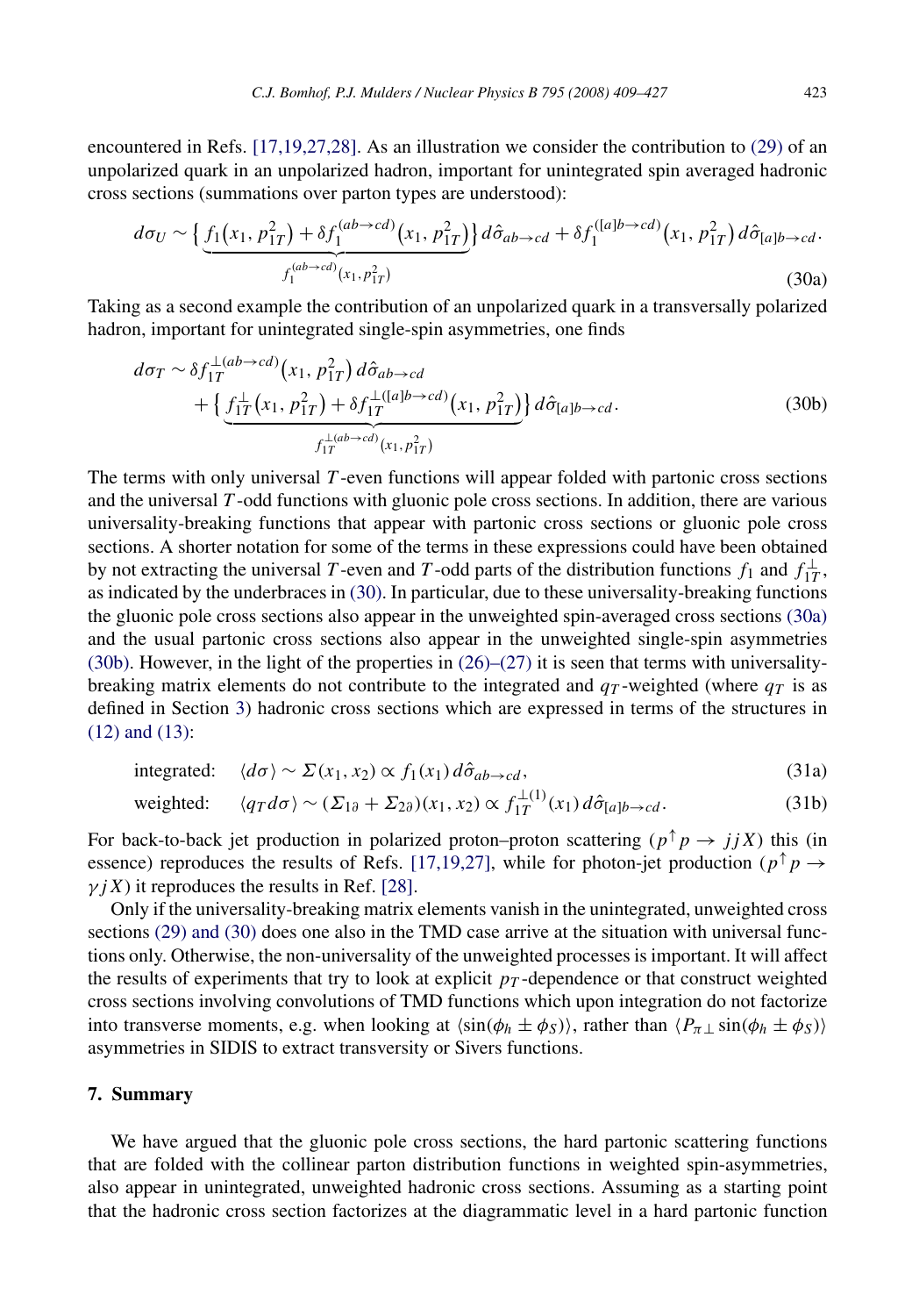<span id="page-16-0"></span>and for each of the observed hadrons a soft parton correlator, we have shown that the transverse momentum dependent cross section can be written in terms of soft and hard functions that are separately manifestly gauge-invariant. The hard functions are the partonic cross sections or the gluonic pole cross sections. The latter do not show up in the integrated cross sections. The soft functions are the TMD parton distribution (and fragmentation) functions with Wilson lines on the light-front in their field theoretical operator definitions. These Wilson lines can be considered as the collective effect of gluon initial and final state interactions. Since they are process dependent, the TMD parton distributions are in general non-universal. By systematically separating the universality-breaking parts from the universal *T*-even and *T*-odd parts, we arrived at an expression that has soft parts multiplying the partonic and gluonic pole cross sections, as was also found in Refs. [\[20,21\].](#page-19-0) However, in the gauge link approach taken here the gluonic pole cross section can also emerge in TMD spin-averaged processes and ordinary partonic cross sections can also arise in TMD single-spin asymmetries. They appear with universality-breaking functions that will vanish for the integrated and weighted processes considered in Refs. [\[17,19,27,28\].](#page-19-0) They also vanish at the level of one-gluon radiation contributions, which corresponds to the order *g* term of the Wilson lines.

The non-universal terms are well-defined matrix elements. All universality-breaking matrix elements that are encountered at tree-level in proton–proton scattering with  $2 \rightarrow 2$  partonic processes have been calculated and are given in Appendix A. In particular, the process-dependent universality-breaking matrix elements *δΦ*, etc., disappear in the simple electroweak processes with underlying hard parts like  $q\gamma^* \rightarrow q$  and  $q\bar{q} \rightarrow \gamma^*$ . We believe that the explicit identification of universality-breaking matrix elements is an important contribution to arrive at a unified picture of TMD factorization of hadronic scattering processes.

#### **Acknowledgements**

We are grateful to Alessandro Bacchetta, Daniël Boer, John Collins, Umberto D'Alesio, Leonard Gamberg, Andreas Metz, Peter Schweitzer, Werner Vogelsang and Feng Yuan for useful discussions. The work of C.B. was supported by the foundation for Fundamental Research of Matter (FOM) and the National Organization for Scientific Research (NWO).

#### **Appendix A. Universality-breaking matrix elements**

We list the universality-breaking matrix elements that appear at tree-level in proton–proton scattering. To improve readability we employ the schematic notation  $(2\pi)^{-3} \int d(\xi \cdot P) d^2 \xi_T e^{ip \cdot \xi}$  $\langle P, S|\bar{\psi}(0)\mathcal{U}\psi(\bar{\xi})|P, S\rangle|_{LF} \propto \langle \bar{\psi}(0)\mathcal{U}\psi(\bar{\xi})\rangle$ , and similarly for the other parton correlators. For the  $2 \rightarrow 2$  partonic channels with four colored external legs we only list the quark and/or gluon distribution correlators. As can be seen from the tables in Ref. [\[18\]](#page-19-0) the TMD correlators of the other partons are very similar in structure to the correlators considered here and can straightforwardly be obtained by comparing the results below to the tables of the stated reference. In particular the correlators in  $\bar{q}g \to \bar{q}g$  scattering are simply obtained by comparing to those in  $qg \rightarrow qg$  scattering. Similarly, the fragmentation correlators in  $q\bar{q} \rightarrow gg$  ( $gg \rightarrow q\bar{q}$ ) scattering can be obtained by comparing to the distribution correlators in  $gg \rightarrow q\bar{q}$  ( $q\bar{q} \rightarrow gg$ ).

$$
\begin{aligned} \frac{q\gamma^* \to q, \qquad q\bar{q} \to \gamma^*}{\delta \Phi^{(q\gamma^* \to q)}(x, p_T) = \pi \delta \Phi_G^{(q\gamma^* \to q)}(x, p_T) = 0, \end{aligned} \tag{A.1}
$$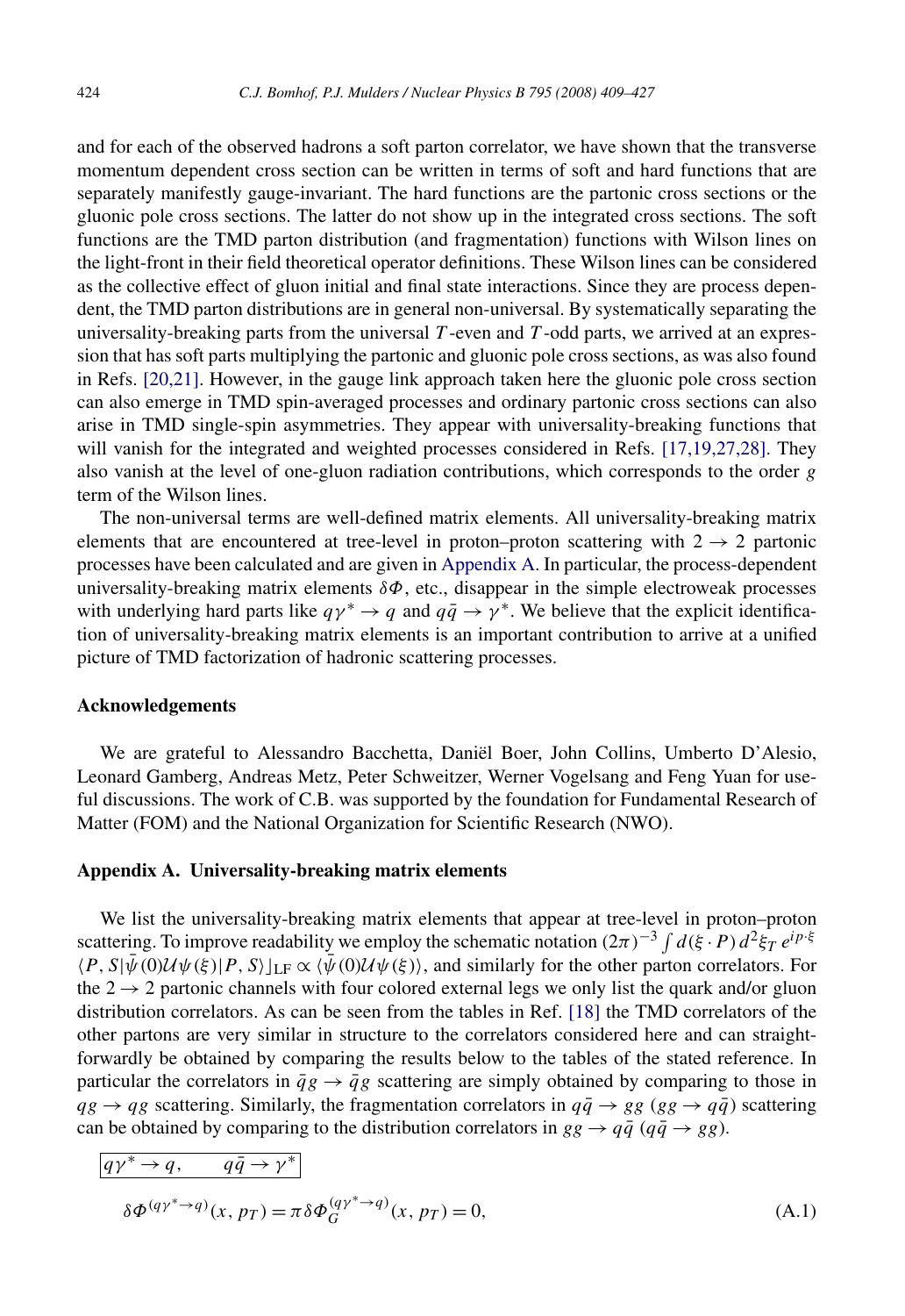$$
\delta \Phi^{(q\bar{q}\to\gamma^*)}(x, p_T) = \pi \delta \Phi_G^{(q\bar{q}\to\gamma^*)}(x, p_T) = 0.
$$
\n(A.2)

## $q\bar{q} \rightarrow g\gamma$

$$
\delta \Phi^{(q\bar{q}\rightarrow g\gamma)}(x, p_T) = \pi \delta \Phi_G^{(q\bar{q}\rightarrow g\gamma)}(x, p_T) \propto \left\langle \bar{\psi}(0) \left\{ \frac{1}{2} \frac{\text{Tr}[\mathcal{U}^{[\Box]\dagger}]}{N} \mathcal{U}^{[+]} - \frac{1}{2} \mathcal{U}^{[+]} \right\} \psi(\xi) \right\rangle, \delta \bar{\Phi}^{(q\bar{q}\rightarrow g\gamma)}(x, p_T) = \pi \delta \bar{\Phi}_G^{(q\bar{q}\rightarrow g\gamma)}(x, p_T) \propto \left\langle \bar{\psi}(0) \left\{ \frac{1}{2} \frac{\text{Tr}[\mathcal{U}^{[\Box]}]}{N} \mathcal{U}^{[+] \dagger} - \frac{1}{2} \mathcal{U}^{[+]\dagger} \right\} \psi(\xi) \right\rangle,
$$

$$
\delta \hat{\Gamma}^{(qg \to q\gamma)}(z, k_T) = \pi \delta \hat{\Gamma}^{(qg \to q\gamma)}_{G_f}(z, k_T) = \pi \delta \hat{\Gamma}^{(qg \to q\gamma)}_{G_d}(z, k_T) = 0.
$$
\n(A.5)

#### $qg \rightarrow q\gamma$

$$
\delta \Phi^{(qg \to q\gamma)}(x, p_T) = -\pi \delta \Phi_G^{(qg \to q\gamma)}(x, p_T) \propto \left\langle \bar{\psi}(0) \left\{ \frac{1}{2} \frac{\text{Tr}[\mathcal{U}^{[\Box]}}{N} \mathcal{U}^{[-]} - \frac{1}{2} \mathcal{U}^{[-]} \right\} \psi(\xi) \right\rangle, \tag{A.6}
$$
  

$$
\delta \Delta^{(qg \to q\gamma)}(z, k_T) = \pi \delta \Delta_G^{(qg \to q\gamma)}(z, k_T) = 0, \tag{A.7}
$$

$$
\delta \Gamma^{(qg \to q\gamma)}(x, p_T)
$$
  
\n
$$
\propto \left\langle \text{Tr} \left[ F(0) \mathcal{U}^{[+]} F(\xi) \left\{ \frac{1}{2} \mathcal{U}^{[-]\dagger} - \frac{1}{2} \mathcal{U}^{[+]\dagger} \right\} + F(0) \mathcal{U}^{[-]} F(\xi) \left\{ \frac{1}{2} \mathcal{U}^{[+]\dagger} - \frac{1}{2} \mathcal{U}^{[-]\dagger} \right\} \right] \right\rangle,
$$
  
\n
$$
\pi \delta \Gamma^{(qg \to q\gamma)}_{G_f}(x, p_T) = \pi \delta \Gamma^{(qg \to q\gamma)}_{G_d}(x, p_T) = 0.
$$
  
\n(A.9)

$$
\overline{qq \to qq}
$$
\n
$$
\delta \Phi^{(qq \to qq)}(x, p_T) \propto \left\langle \bar{\psi}(0) \left\{ \frac{3}{2} \frac{\text{Tr}[\mathcal{U}^{[\Box]}]}{N} \mathcal{U}^{[+]} - \frac{1}{2} \mathcal{U}^{[\Box]} \mathcal{U}^{[+]} - \frac{1}{2} \mathcal{U}^{[-]} \right\} \psi(\xi) \right\rangle, \tag{A.10}
$$
\n
$$
\pi \delta \Phi_G^{(qq \to qq)}(x, p_T) \propto \left\langle \bar{\psi}(0) \left\{ \frac{1}{2} \mathcal{U}^{[\Box]} \mathcal{U}^{[+]} - \frac{1}{2} \frac{\text{Tr}[\mathcal{U}^{[\Box]}]}{N} \mathcal{U}^{[+]} - \frac{1}{2} \mathcal{U}^{[+]} + \frac{1}{2} \mathcal{U}^{[-]} \right\} \psi(\xi) \right\rangle. \tag{A.11}
$$

$$
\overline{q\bar{q} \to q\bar{q}}\n\delta \Phi^{(q\bar{q} \to q\bar{q})}(x, p) = \pi \delta \Phi_G^{(q\bar{q} \to q\bar{q})}(x, p) \propto \left\langle \bar{\psi}(0) \left\{ \frac{1}{2} \frac{\text{Tr}[\mathcal{U}^{[\Box]\dagger}]}{N} \mathcal{U}^{[+]} - \frac{1}{2} \mathcal{U}^{[+]} \right\} \psi(\xi) \right\rangle
$$
\n(A.12)

$$
\frac{qg \to qg}{\delta \Phi^{(qg \to qg)}(x, pr) \propto \left\langle \bar{\psi}(0) \left\{ \frac{1}{2} \frac{N^2 + 1}{N^2 - 1} \frac{\text{Tr}[\mathcal{U}^{[\Box]}}{N} \frac{\text{Tr}[\mathcal{U}^{[\Box]\dagger}]}{N} \mathcal{U}^{[+]} - \frac{1}{2} \frac{N^2 + 1}{N^2 - 1} \mathcal{U}^{[+]}\right. \right.} + \frac{1}{2} \frac{\text{Tr}[\mathcal{U}^{[\Box]}}{N} \mathcal{U}^{[-]} - \frac{1}{2} \mathcal{U}^{[-]} \left\{ \psi(\xi) \right\rangle,}
$$
\n(A.13)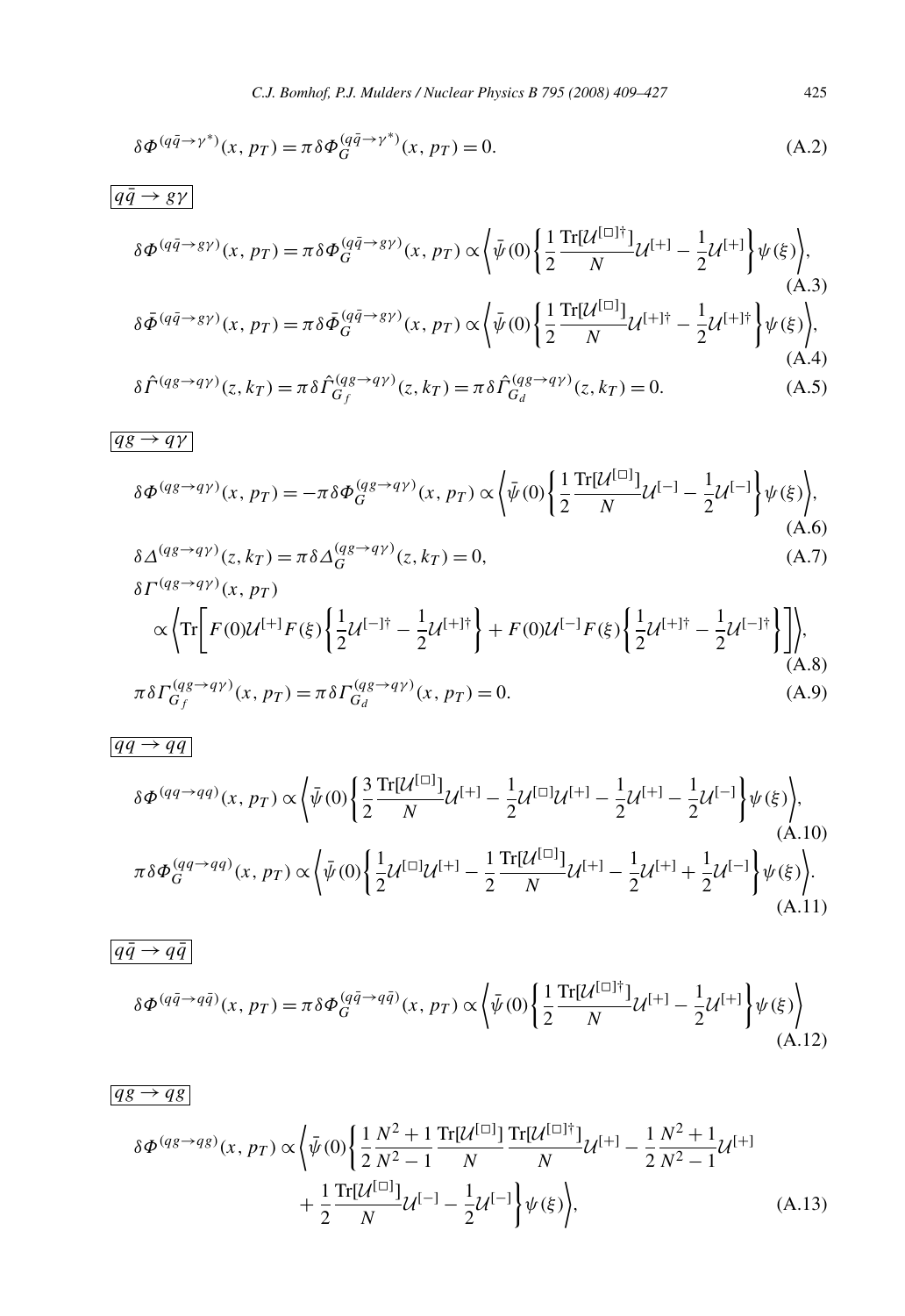$$
\pi \delta \Phi_G^{(qg \to qg)}(x, p_T) \propto \left\langle \bar{\psi}(0) \left\{ \frac{1}{2} \frac{\text{Tr}[\mathcal{U}^{[\Box]}}{N} \frac{\text{Tr}[\mathcal{U}^{[\Box]\dagger}]}{N} \mathcal{U}^{[+]} - \frac{1}{2} \mathcal{U}^{[+]} \right\} \right. \\ \left. - \frac{1}{2} \frac{\text{Tr}[\mathcal{U}^{[\Box]}}{N} \mathcal{U}^{[-]} + \frac{1}{2} \mathcal{U}^{[-]} \right\} \psi(\xi) \right\rangle, \tag{A.14}
$$

$$
\delta \Gamma^{(qg \to qg)}(x, p_T) \propto \left\langle \text{Tr} \left[ F(0) \mathcal{U}^{[+]} F(\xi) \left\{ \frac{1}{2} \frac{\text{Tr}[\mathcal{U}^{[\Box]\dagger}]}{N} \mathcal{U}^{[-]\dagger} - \frac{1}{2} \mathcal{U}^{[-]\dagger} \right\} \right. \\ \left. + F(0) \mathcal{U}^{[-]} F(\xi) \left\{ \frac{1}{2} \frac{\text{Tr}[\mathcal{U}^{[\Box]}]}{N} \mathcal{U}^{[+] \dagger} - \frac{1}{2} \mathcal{U}^{[+] \dagger} \right\} \right] \right\rangle, \tag{A.15}
$$

$$
\pi \delta \Gamma_{G_f}^{(qg \to qg)}(x, p_T) \propto \left\langle \text{Tr} \left[ F(0) \mathcal{U}^{[+]} F(\xi) \left\{ \frac{1}{2} \frac{\text{Tr}[\mathcal{U}^{[\Box]\dagger}]}{N} \mathcal{U}^{[-]\dagger} - \frac{1}{2} \mathcal{U}^{[-]\dagger} \right\} \right. \right. \\
\left. - F(0) \mathcal{U}^{[-]} F(\xi) \left\{ \frac{1}{2} \frac{\text{Tr}[\mathcal{U}^{[\Box]}]}{N} \mathcal{U}^{[+]\dagger} - \frac{1}{2} \mathcal{U}^{[+]\dagger} \right\} \right] \right\rangle, \tag{A.16}
$$

$$
\pi \delta \Gamma_{G_d}^{(qg \to qg)}(x, p_T) \propto \left\{ \text{Tr} \bigg[ F(0) \mathcal{U}^{[+]} F(\xi) \bigg\{ \frac{1}{2} \mathcal{U}^{[-] \dagger} - \frac{1}{2} \frac{\text{Tr}[\mathcal{U}^{[\Box]}}{N} \mathcal{U}^{[+] \dagger} \bigg\} \right. \\ \left. + F(0) \mathcal{U}^{[-]} F(\xi) \bigg\{ \frac{1}{2} \mathcal{U}^{[+] \dagger} - \frac{1}{2} \frac{\text{Tr}[\mathcal{U}^{[\Box] \dagger}}{N} \mathcal{U}^{[-] \dagger} \bigg\} \bigg] \right\} . \tag{A.17}
$$

$$
\overline{q\bar{q} \to gg}
$$
\n
$$
\delta \Phi^{(q\bar{q} \to gg)}(x, p_T) = \pi \delta \Phi_G^{(q\bar{q} \to gg)}(x, p_T) \propto \left\langle \bar{\psi}(0) \left\{ \frac{1}{2} \frac{\text{Tr}[\mathcal{U}^{[\Box]\dagger}]}{N} \mathcal{U}^{[+]} - \frac{1}{2} \mathcal{U}^{[+]} \right\} \psi(\xi) \right\rangle.
$$
\n(A.18)

$$
\frac{g g \to q \bar{q}}{\delta \Gamma^{(gg \to q \bar{q})}(x, p_T)} \n= -\pi \delta \Gamma_{G_f}^{(gg \to q \bar{q})}(x, p_T) \n\alpha \left\{ \text{Tr} \left[ F(0) \mathcal{U}^{[+]} F(\xi) \left\{ \frac{1}{2} \frac{\text{Tr}[\mathcal{U}^{[\Box]\dagger}]}{N} \mathcal{U}^{[-]\dagger} - \frac{1}{2} \mathcal{U}^{[+]\dagger} \right\} \right. \n+ F(0) \mathcal{U}^{[-]} F(\xi) \left\{ \frac{1}{2} \frac{\text{Tr}[\mathcal{U}^{[\Box]}]}{N} \mathcal{U}^{[+]\dagger} - \frac{1}{2} \mathcal{U}^{[-]\dagger} \right\} \right], \qquad (A.19)
$$
\n
$$
\pi \delta \Gamma_{G_d}^{(gg \to q \bar{q})}(x, p_T) \propto \left\{ \text{Tr} \left[ F(0) \mathcal{U}^{[+]} F(\xi) \left\{ \frac{1}{2} \frac{\text{Tr}[\mathcal{U}^{[\Box]\dagger}]}{N} \mathcal{U}^{[-]\dagger} - \frac{1}{2} \mathcal{U}^{[-]\dagger} \right\} \right. \n- F(0) \mathcal{U}^{[-]} F(\xi) \left\{ \frac{1}{2} \frac{\text{Tr}[\mathcal{U}^{[\Box]}]}{N} \mathcal{U}^{[+]\dagger} - \frac{1}{2} \mathcal{U}^{[+]\dagger} \right\} \right\}.
$$
\n(A.20)

$$
\frac{g\mathbf{g} \to g\mathbf{g}}{\delta \Gamma^{(g\mathbf{g} \to g\mathbf{g})}(x, p_T) \propto \left\langle \text{Tr} \left[ F(0) \mathcal{U}^{[+]} F(\xi) \left\{ \frac{1}{2} \frac{\text{Tr}[\mathcal{U}^{[\Box]\dagger}]}{N} \mathcal{U}^{[-]\dagger} - \frac{1}{2} \mathcal{U}^{[+] \dagger} \right\} \right] + F(0) \mathcal{U}^{[-]F}(\xi) \left\{ \frac{1}{2} \frac{\text{Tr}[\mathcal{U}^{[\Box]}]}{N} \mathcal{U}^{[+] \dagger} - \frac{1}{2} \mathcal{U}^{[-]\dagger} \right\} \right],
$$
 (A.21)